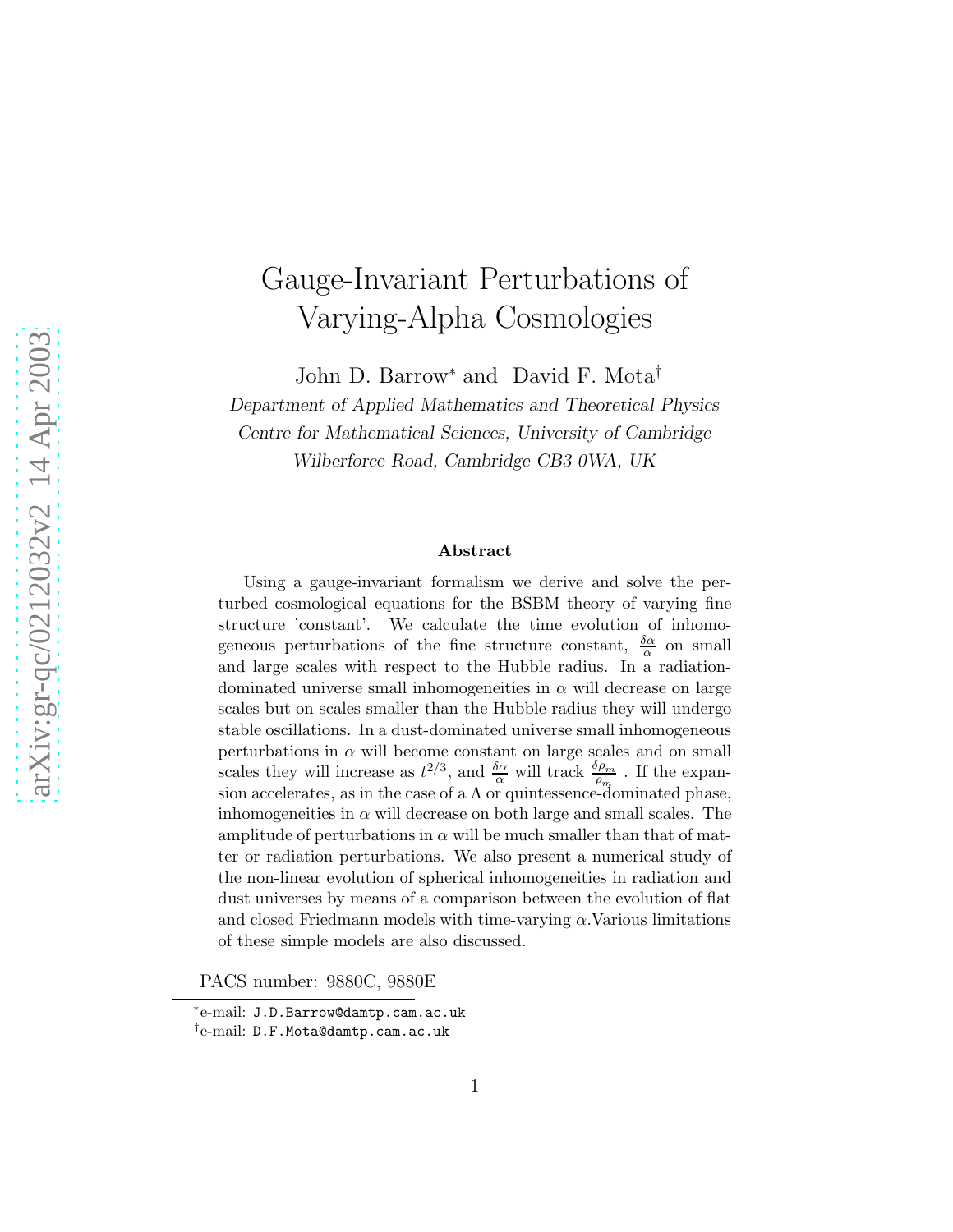## 1 Introduction

A third sample of observations of quasar absorption-line spectra has been found to be consistent with a time variation in the value of the fine structure 'constant' between redshifts  $z = 0.2 - 3.7$  and the present. The entire data set of 128 objects gives spectra consistent with a shift of  $\Delta \alpha / \alpha \equiv$  $[\alpha(z) - \alpha_0]/\alpha_0 = -0.57 \pm 0.10 \times 10^{-5}$ , where  $\alpha_0$  is the present value of the fine structure constant [\[1,](#page-25-0) [2,](#page-25-1) [3,](#page-25-2) [4\]](#page-25-3). Extensive analysis has yet to find a selection effect that can explain the sense and magnitude of the relativistic line-shifts underpinning these deductions. Motivated by these observations, there has been considerable theoretical investigation of the cosmological consequences of varying  $\alpha$ , [\[5\]](#page-25-4). Barrow, Sandvik, and Magueijo [\[6,](#page-25-5) [7,](#page-25-6) [8,](#page-26-0) [9,](#page-26-1) [10\]](#page-26-2) have studied in detail the cosmological consequence of an extension of the varying- $\alpha$  Maxwell equations formulated by Bekenstein [\[11\]](#page-26-3). We call these BSBM theories. They allow us to understand the effects of the expansion of the universe on variations of  $\alpha$  and to evaluate the effects of varying  $\alpha$  on free fall which leads to potentially observable violations of the weak equivalence principle [\[12,](#page-26-4) [13,](#page-26-5) [14,](#page-26-6) [15\]](#page-26-7). They also allow us to investigate whether or not other cosmological observations are consistent with the small variations in  $\alpha$  that are required to fit the quasar observations. Other theories, founded explicitly upon variation in the velocity of light, have also been proposed but their main interest is in connection with events in the very early universe [\[16,](#page-26-8) [17,](#page-26-9) [18,](#page-26-10) [19\]](#page-26-11) and the problem of whether or not non-inflationary explanations for particular features of the large-scale structure of the universe are possible [\[20\]](#page-26-12). Others have begun to consider the implications for grand unification of coupling strengths, [\[21,](#page-26-13) [15,](#page-26-7) [22,](#page-26-14) [23,](#page-26-15) [24,](#page-26-16) [25,](#page-26-17) [26,](#page-26-18) [27,](#page-27-0) [42,](#page-27-1) [43\]](#page-27-2), and astronomical probes of the constancy of the electron-proton mass ratio have reported possible evidence for time variation, [\[28\]](#page-27-3), but as yet the statistical significance is low.

Barrow, Sandvik, and Magueijo [\[6,](#page-25-5) [7,](#page-25-6) [8,](#page-26-0) [9\]](#page-26-1) have shown that BSBM theories have a number of appealing properties. They predict that there should be no variation of  $\alpha$  during the radiation era in our universe and none during any present or late-time curvature or cosmological constant dominated era. During the dust era  $\alpha$  should grow (leading to  $\Delta\alpha/\alpha < 0$  as observed) but only as  $log(t)$ . This behaviour allows the quasar data to be accommodated without producing conflict with recent geonuclear limits on allowed variations of  $\alpha$ , like the Oklo natural reactor limits of  $\Delta\alpha/\alpha \lesssim 10^{-7}$  [\[29,](#page-27-4) [30,](#page-27-5) [31,](#page-27-6) [32,](#page-27-7) [34\]](#page-27-8) because they are imposed at a very low effective redshift of  $z \approx 0.15$ , at which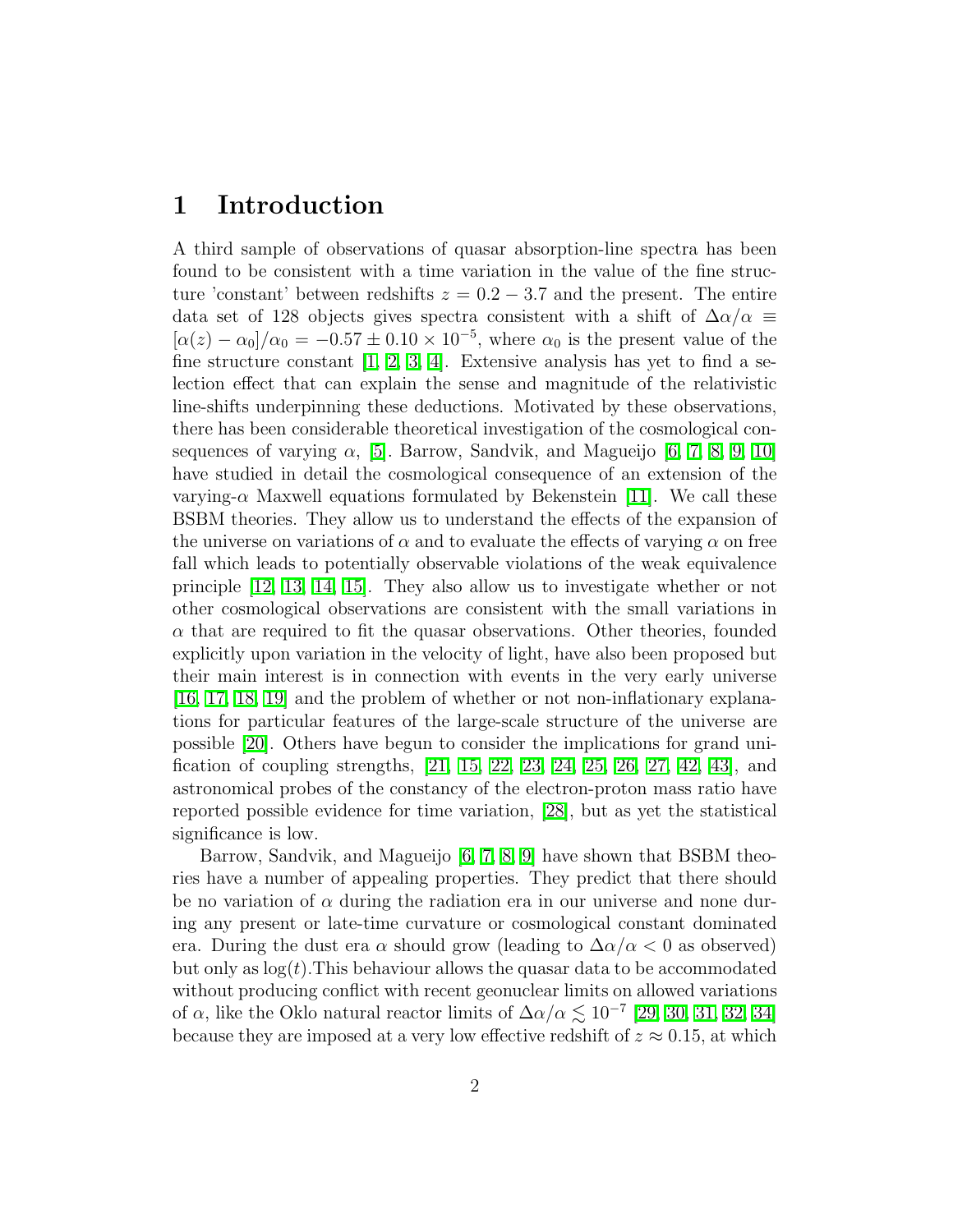time the universe has begun accelerating and all variations in  $\alpha$  are damped out. Recent deductions of a possible upper limit of  $\Delta\alpha/\alpha \lesssim 3 \times 10^{-7}$  at  $z = 0.45$  from nuclear  $\beta$  decays are potentially more restrictive [\[35,](#page-27-9) [36,](#page-27-10) [37\]](#page-27-11). However, it must be remembered that both these nuclear limits are derived from a local solar-system environment. In the absence of a theory relating the value of, and rate of change of,  $\alpha$  on the cosmological scales where quasar lines form to their values in the virialised local inhomogeneities where galaxies, stars and planets form, one should be wary of ignoring the possible corrections that must be introduced when comparing planetary and quasar bounds: the density of the Earth would not, for example, be a good indicator of the density of the universe. Thus, inhomogeneity is an important factor in the study of varying-constant cosmological theories. In this paper we are going to study the evolution of small, gauge-invariant perturbations to the exact Friedmann-Robertson-Walker solutions of the BSBM theory. The results of this investigation will reveal whether one must worry about fast growth of small initial inhomogeneities in the value of  $\alpha$ , which would lead to spatial variations in the value of  $\alpha$  that might be more significant than the time variations at late times.

Bekenstein [\[11\]](#page-26-3) generalised Maxwell's equations to include varying e and this theory was then generalised by Sandvik, Barrow and Magueijo [\[6\]](#page-25-5) to include gravitation. In the BSBM varying- $\alpha$  theory, the quantities c and  $\hbar$ are taken to be constant, while e varies as a function of a real scalar field  $\psi$ , with  $\alpha = e^2$ , hence

<span id="page-2-0"></span>
$$
e = e_0 \exp[\psi] \tag{1}
$$

$$
\alpha = \alpha_0 \exp[2\psi] \tag{2}
$$

Our discussion is organised as follows. In section 2 of the paper we give the gauge-invariant perturbation equations following the development used in general relativity. In section 3 we specify the BSBM cosmology with varying  $\alpha$  and derive the gauge invariant linear perturbation equations which couple the perturbations in the gravitational field to those in  $\alpha$  and the density. In section 4 we solve for the time-evolution of small inhomogeneities in the fine structure 'constant' on large and small scales for radiation, dust, and cosmological constant dominated expansion of the background universe. In section 5 we extend these studies into the non-linear regime by means of numerical solutions for flat and closed FRW universes. The evolution of spherical curvature inhomogeneities in density and in  $\alpha$  is followed by computing the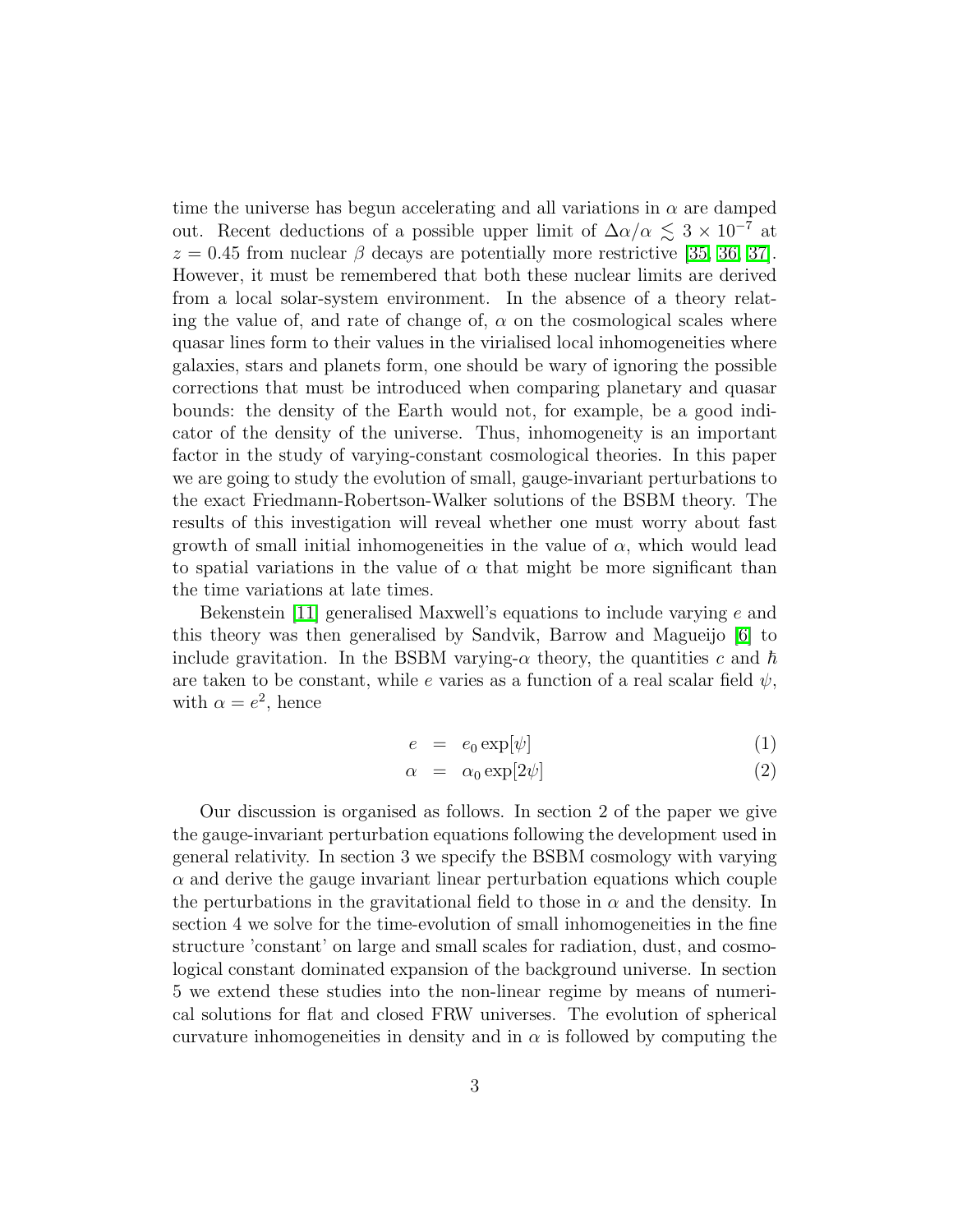difference in time evolution between the FRW models of different curvature. These studies also reveal for the first time the behaviour of  $\alpha$  in closed FRW models in the BSBM theory. These results are discussed and conclusions drawn in section 6.

Units will be used in which  $c = \hbar = 1$ ; Greek indices run form 0 to 3 and Latin indices only over the spatial degrees of freedom 1 to 3. The Einstein summation convention is assumed;  $a(t)$  is the scale factor of the background Friedmann-Robertson-Walker (FRW) metric and G is Newton's gravitation constant.

## 2 The Background and Perturbations

In what follows we shall assume that the metric of space-time deviates only by a small amount from a homogeneous, isotropic FRW space-time which is defined to be the background universe. In this case, it is convenient to split the metric into two parts: the background metric, and its perturbation. We observe that the universe is nearly homogeneous and isotropic on large scales (metric perturbations to the cosmic microwave background radiation are observed to be small  $\approx 10^{-5} << 1$ .

The background line element is:

$$
ds^{2} = {}^{(0)}g_{\mu\nu}dx^{\mu}dx^{\nu} = dt^{2} - a^{2}(t)\gamma_{ij}dx^{i}dx^{j} = a^{2}(\eta)(d\eta^{2} - \gamma_{ij}dx^{i}dx^{j}), \quad (3)
$$

<span id="page-3-0"></span>where  $\eta$  is the conformal time,

$$
d\eta = a^{-1}dt.
$$

We choose the background metric to be the FRW metric, so

$$
\gamma_{ij} = \delta_{ij} [1 + \kappa (x^2 + y^2 + z^2)]^{-2},
$$

where  $\kappa = 0, 1, -1$  depending on whether the three-dimensional hypersurfaces of constant  $\eta$  are flat, closed or open. The Einstein equations are:

$$
G^{\mu}_{\nu} = R^{\mu}_{\nu} - \frac{1}{2} \delta^{\mu}_{\nu} R = 8\pi G T^{\mu}_{\nu},
$$
\n(4)

where  $R^{\mu}_{\nu}$  is the Ricci tensor,  $R \equiv R^{\mu}_{\mu}$  is the Ricci scalar and  $T^{\mu}_{\nu}$  is the total energy-momentum tensor. We shall exploit the fact that the BSBM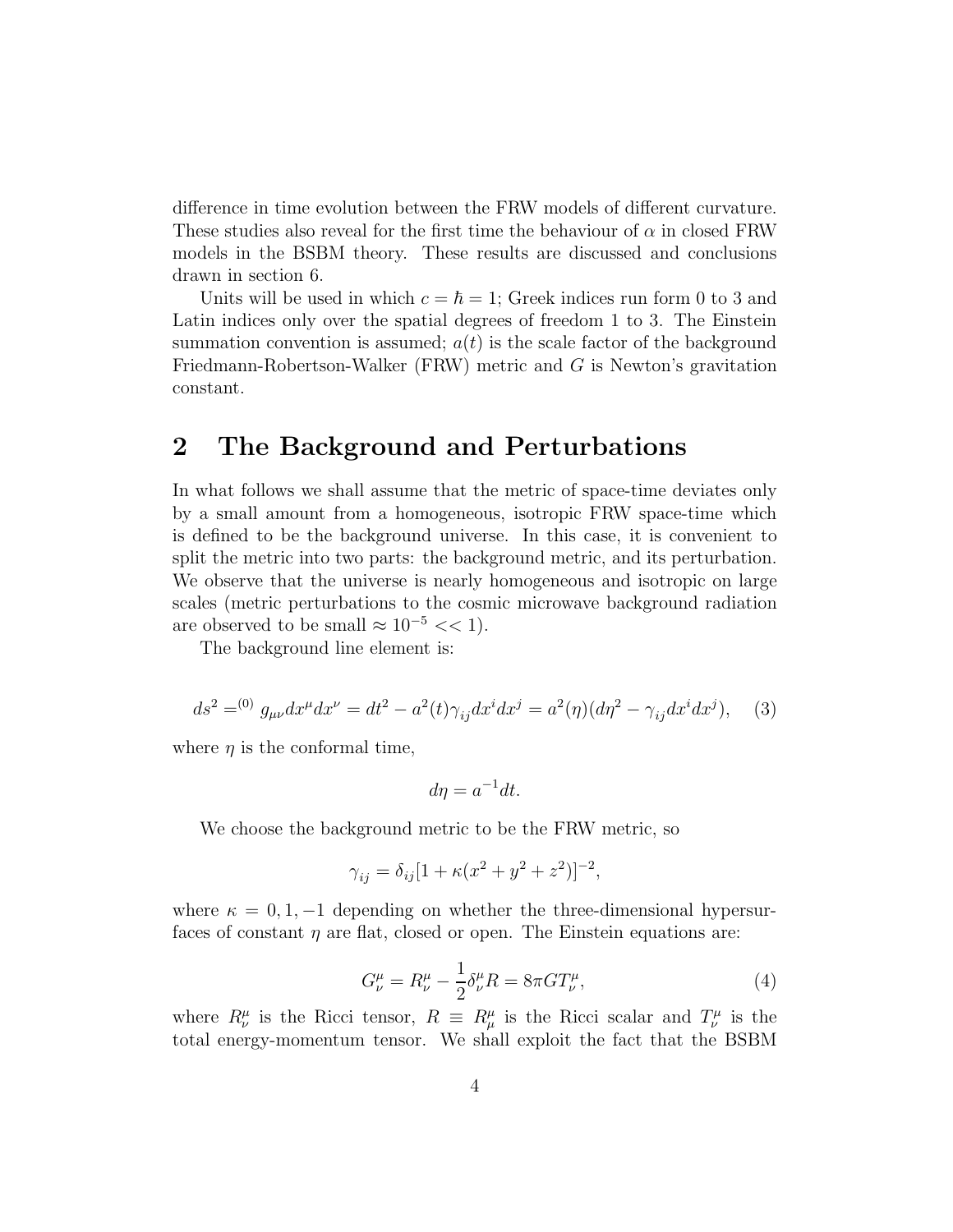theory for varying  $\alpha$  can be expressed as general relativity with a particular linear combination of energy-momentum tensors. For the moment consider the presence of a single energy-momentum tensor. In the next section this will be decomposed appropriately.

For the background metric in equation [\(3\)](#page-3-0), in conformal time, the Einstein equations reduce to the  $0 - 0$  equation

<span id="page-4-0"></span>
$$
\mathcal{H}^2 = \frac{8\pi G}{3}a^2 T_0^0 - \kappa,\tag{5}
$$

where  $\mathcal{H} \equiv \frac{a'}{a}$  $\frac{a'}{a}$  using conformal time, and the  $i - i$  equation:

$$
\mathcal{H}' + \mathcal{H}^2 = \frac{4\pi G}{3}a^2T - \kappa, \qquad T \equiv T^\mu_\mu \tag{6}
$$

For the background metric [\(3\)](#page-3-0), the space-space part of the Ricci tensor  $R_j^i$  is proportional to  $\delta_j^i$  $i_j^i$ . Thus, for an isotropic background universe, the energy-momentum tensor must also be spatially diagonal,  $T_j^i \propto \delta_j^i$  $j$ , in order that the Einstein equations are satisfied. Differentiating [\(5\)](#page-4-0) with respect to  $\eta$  and subtracting 2a' we get the continuity equation for matter  $\nabla_{\mu}T_{0}^{\mu}=0$ :

$$
dT_0^0 = -(4T_0^0 - T)d\ln a. \tag{7}
$$

We now introduce small perturbations around the FRW background and follow the gauge-invariant approach of Mukhanov [\[38\]](#page-27-12). The full line element may be expressed as:

$$
ds^{2} = {}^{(0)}g_{\mu\nu}dx^{\mu}dx^{\nu} + \delta g_{\mu\nu}dx^{\mu}dx^{\nu}, \qquad (8)
$$

where  $\delta g_{\mu\nu}$  describes the perturbation. The full metric has been decoupled into its background parts and perturbation parts:

<span id="page-4-1"></span>
$$
g_{\mu\nu} = {}^{(0)}g_{\mu\nu} + \delta g_{\mu\nu}.
$$
 (9)

In general, the metric perturbations can be divided into three distinct types: scalar, vector and tensor. Neither of the vector and tensor perturbations exhibit growing instabilities in dust and radiation universes . Vector perturbations decay kinematically in an expanding universe whereas tensor perturbations lead to gravitational waves that do not couple to the isotropic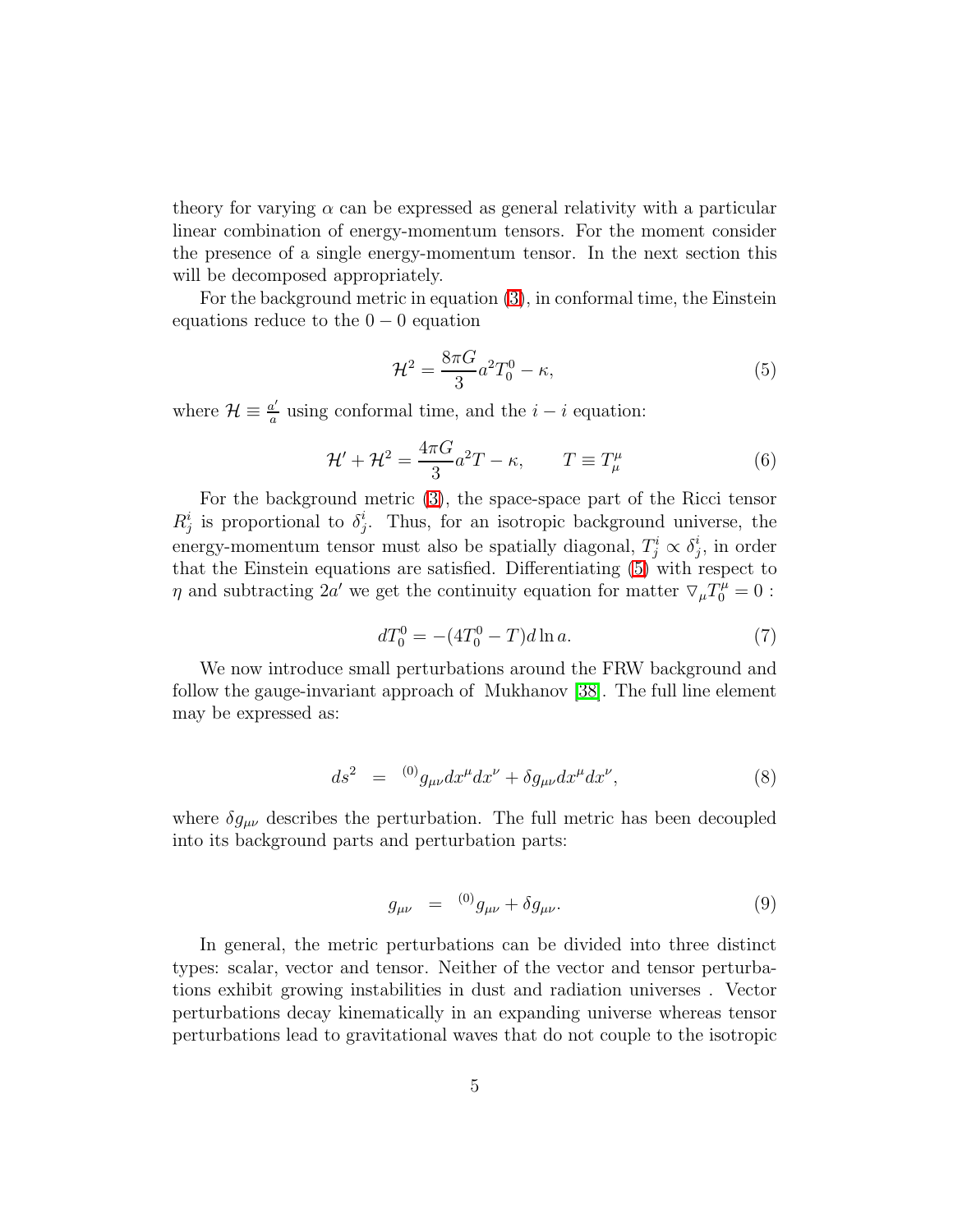energy-density and pressure inhomogeneities. However, scalar perturbations may lead to growing inhomogeneities which, in turn, have an important effect on the dynamics of matter and thereby on the time and space variations of the fine structure constant in the BSBM theory. In the linear approximation, scalar, vector and tensor perturbations evolve independently and can be considered separately. In this paper we will consider only the scalar perturbation modes.

The most general form of the scalar metric perturbations is constructed using four scalar quantities which are functions of space and time coordinates:

$$
\delta g_{\mu\nu} = \begin{pmatrix} 2\phi & -B_{|i} \\ -B_{|i} & 2(\chi \gamma_{ij} - E_{|ij}) \end{pmatrix},
$$

where  $|i\rangle$  represents the three-dimensional covariant derivative.

From the above equation and eqn. [\(9\)](#page-4-1), the line element for the background and for the scalar metric perturbations is

<span id="page-5-0"></span>
$$
ds^{2} = a^{2}(\eta)\{(1+2\phi)d\eta^{2} - 2B_{|i}dx^{i}d\eta - [(1-2\chi)\gamma_{ij} + 2E_{|ij}]dx^{i}dx^{j})\}.
$$
 (10)

### 2.1 Gauge-invariant Variables

Gauge-invariant variables are unchanged under all infinitesimal scalar coordinate transformations, so they are independent of the background coordinates. Such quantities can be constructed out of the four scalar functions  $\Phi$ ,  $\Psi$ , E and  $B$  [\[39\]](#page-27-13). The simplest gauge-invariant linear combinations which span the space of gauge-invariant variables that can be constructed from the metric variables alone are:

$$
\Phi = \phi + \frac{[(B - E')a]'}{a}, \qquad \Psi = \chi - \frac{a}{a'}(B - E'). \tag{11}
$$

<span id="page-5-1"></span>In general, a scalar quantity  $f(\eta, \mathbf{x})$  defined in the spacetime can be split into its background value and a perturbation  $f(\eta, \mathbf{x}) = f_0(\eta) + \delta f(\eta, \mathbf{x})$ . Since, in general,  $\delta f$  is not gauge invariant, we cannot use this scalar quantity without modification if we want to have gauge-invariant equations. Hence, we consider the following gauge-invariant combination:

$$
\delta f^{(gi)} = \delta f + f_0'(B - E'). \tag{12}
$$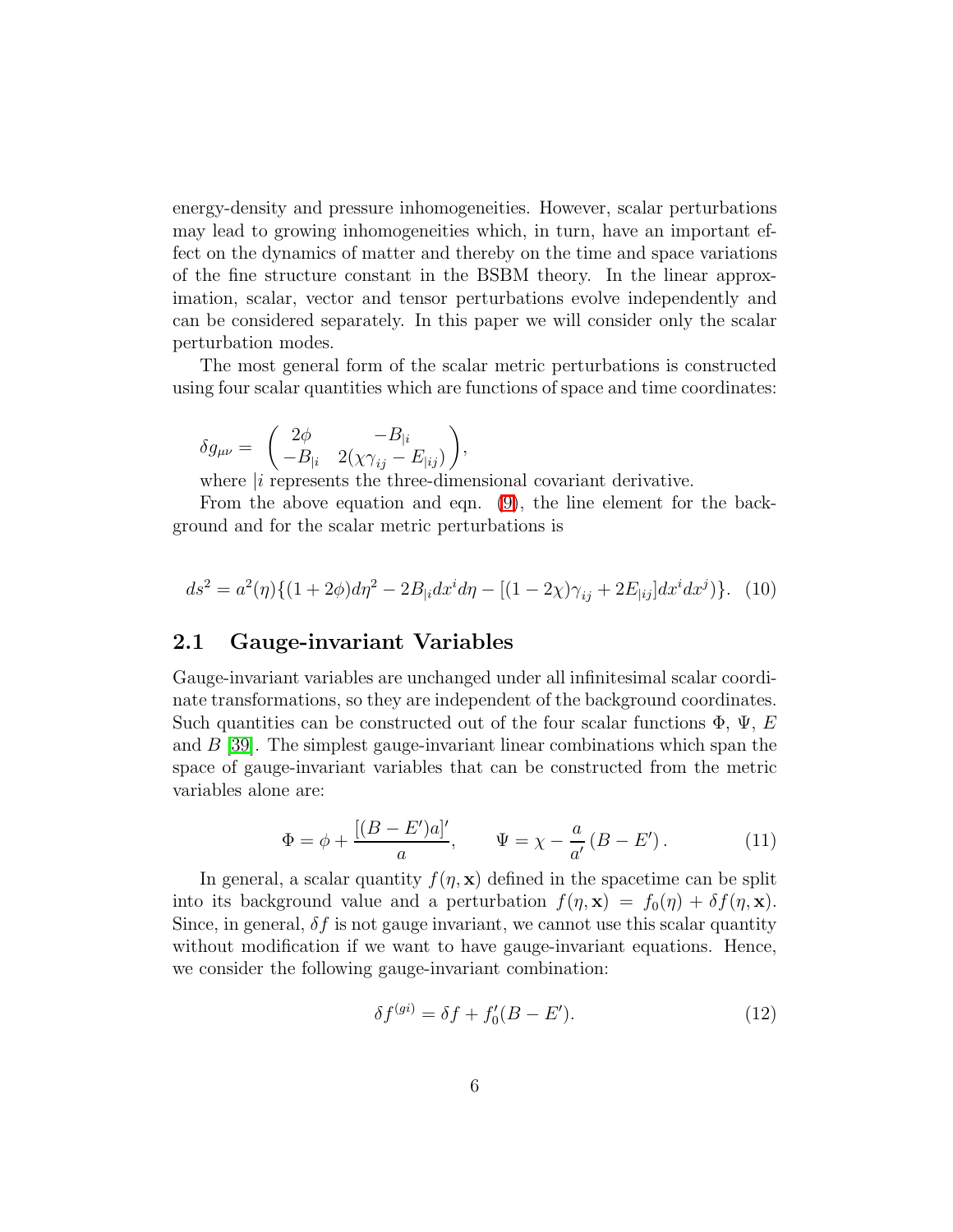The freedom of gauge choice can be used to impose two conditions on the four scalar functions. The *longitudinal gauge* is defined by the conditions  $E =$  $B = 0$ . This gauge choice has the advantage of ruling out the complications of residual gauge modes. Also, in this gauge  $\phi$  and  $\chi$  coincide with the gauge-invariant variables  $\Phi$  and  $\Psi$  respectively. In this longitudinal gauge, the metric takes the form:

$$
ds^{2} = a^{2}(\eta)[(1+2\Phi)d\eta^{2} - (1-2\Psi)\gamma_{ij}dx^{i}dx^{j})],
$$

and the gauge invariants  $\Phi$  and  $\Psi$  become the amplitudes of the metric perturbations in the longitudinal coordinate system. In the case where there are no space-space components in the energy-momentum tensor, so  $T_j^i \propto \delta_j^i$  $_{j}^{\imath},$ we have that  $\Phi = \Psi$  and there remains only one free metric perturbation variable which is a generalisation of the Newtonian gravitational potential.

## 3 Linear Theory for Cosmological Perturbations

For small perturbations of the metric, the Einstein tensor can be written as  $G^{\mu}_{\nu} = {}^{(0)}G^{\mu}_{\nu} + \delta G^{\mu}_{\nu}$ , and the energy-momentum tensor can be split in a similar way. The fully perturbed Einstein equations can be obtained for scalar perturbation modes with the line element given by [\(10\)](#page-5-0). However, these equations are not gauge invariant, since they contain non gauge-invariant quantities. In order to have gauge-invariant equations we need to replace  $\phi$ and  $\chi$  by the gauge-invariant variables  $\Phi$ ,  $\Psi$  and  $B - E'$  and to construct the gauge-invariant equivalents of  $\delta G^{\mu}_{\nu}$  and  $\delta T^{\mu}_{\nu}$  we need to rewrite then as [\[38\]](#page-27-12):

$$
\delta G_0^{(gi)} \,^0 = \delta G_0^0 + \frac{(\binom{0}{0} G_0^0)' (B - E')}{\delta G_j^{(gi)} \,^i} = \delta G_j^i + \frac{(\binom{0}{0} G_j^i)' (B - E')}{\delta G_i^{(gi)} \,^0} = \delta G_i^0 + \frac{(\binom{0}{0} G_0^0 - \frac{1}{3} \binom{0}{0} G_k^k (B - E')}{\delta G_i^{(g)}}.
$$
\n(13)

and analogously for  $\delta T^{\mu}_{\nu}$ ,

$$
\delta T_0^{(gi)} \,^0 = \delta T_0^0 + \binom{(0)}{T_0^0}' (B - E'),
$$
  

$$
\delta T_j^{(gi)} \,^i = \delta T_j^i + \binom{(0)}{T_j^i}' (B - E'),
$$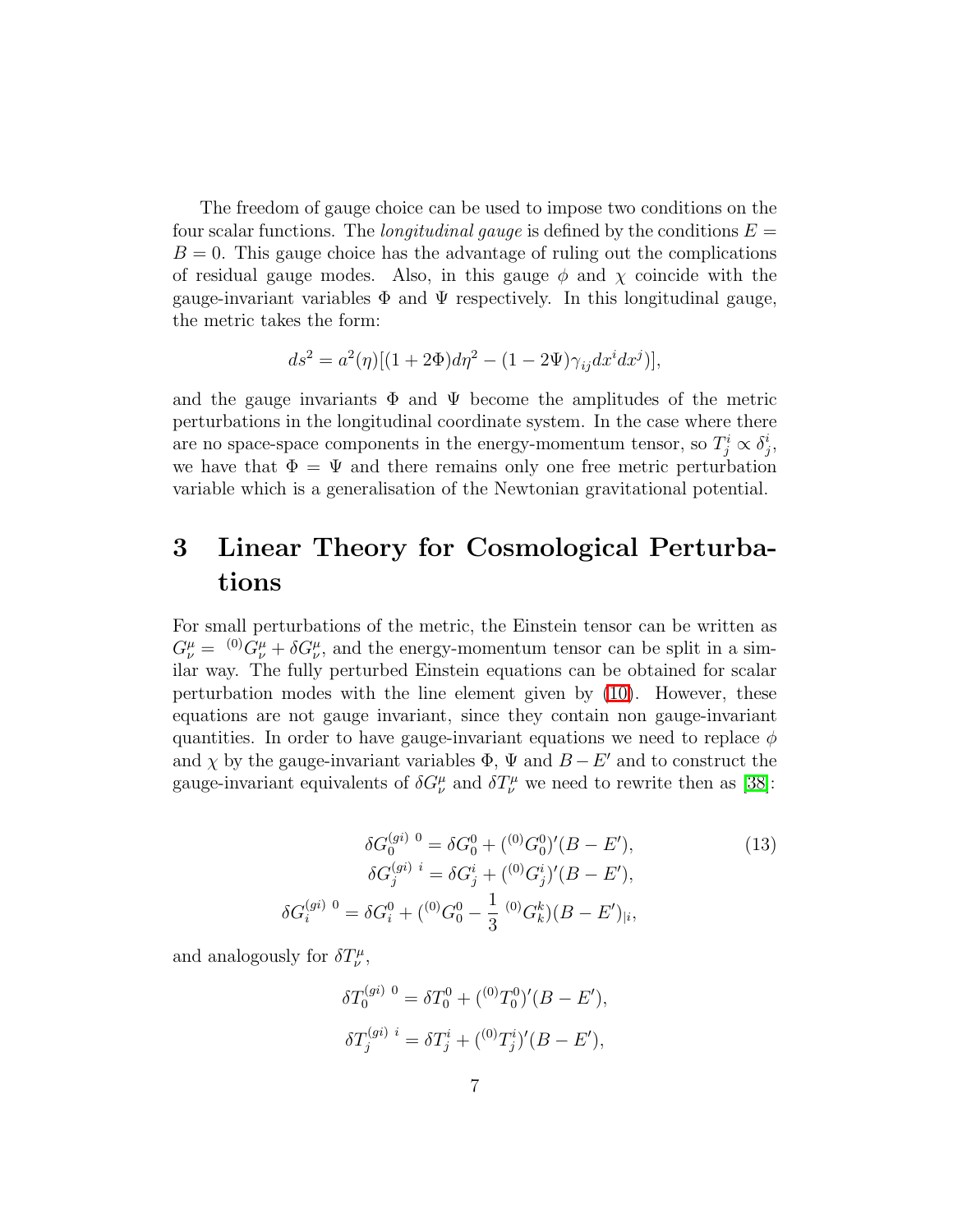$$
\delta T_i^{(gi) 0} = \delta T_i^0 + \binom{(0)}{T_0^0} - \frac{1}{3} (0) T_k^k (B - E')_{|i}
$$

The components of the perturbed Einstein equations linearised around small perturbations of the background are  $\delta G_{\nu}^{(gi) \mu} = 8\pi G \delta T_{\nu}^{(gi) \mu}$ :

<span id="page-7-1"></span>
$$
\delta G_0^0 = \nabla^2 \Phi - 3\mathcal{H}\Phi' - 3\Phi(\mathcal{H}^2 - \kappa) = 4\pi G a^2 \delta T_0^{(gi)0}
$$

$$
\delta G_i^0 = \partial_i (a\Phi)' = 4\pi G a \delta T_i^{(gi)0}
$$

$$
\delta G_i^j = \Phi'' + 3\mathcal{H}\Phi' + \Phi(2\mathcal{H}' + \mathcal{H}^2 - \kappa) = -4\pi G a^2 \delta T_j^{(gi)i}
$$
(14)

.

where we have already simplified the equations since the energy-momentum tensor that we will be considering in section 3 has no space-space components and so  $\Phi = \Psi$ .

In order to close our system of equations, we need equations of motion for the matter formulated in a gauge-invariant way. This requires explicit expressions for the energy-momentum tensor and so we must now specify the BSBM theory.

### 3.1 The Model and the Background Equations

#### 3.1.1 The BSBM Theory

<span id="page-7-0"></span>The action for the universe in the BSBM theory is given by:

$$
S = \int d^4x \sqrt{-g} \left( \mathcal{L}_{grav} + \mathcal{L}_{matter} + \mathcal{L}_{\psi} + \mathcal{L}_{em} e^{-2\psi} \right), \qquad (15)
$$

where  $\mathcal{L}_{\psi} = \frac{\omega}{2}$  $\frac{\omega}{2}\partial_{\mu}\psi\partial^{\mu}\psi, \omega \text{ is a coupling constant, } \mathcal{L}_{em} = -\frac{1}{4}$  $\frac{1}{4} f_{\mu\nu} f^{\mu\nu}$ , and  $\psi$  was defined in eqn. [\(1\)](#page-2-0). The gravitational Lagrangian is the usual  $\mathcal{L}_g = -\frac{1}{16\pi G}R$ , with  $R$  the curvature scalar, and we have defined an auxiliary gauge potential  $a_{\mu} = \epsilon A_{\mu}$ , where  $\varepsilon(x^{\mu}) = e/e_0$  describes change in the electron charge away from a constant reference value  $e_0$ . The field tensor  $f_{\mu\nu} = \epsilon F_{\mu\nu} = \partial_{\mu} a_{\nu} - \partial_{\nu} a_{\mu}$ , so the covariant derivative takes the usual form,  $D_{\mu} = \partial_{\mu} + ie_0 a_{\mu}$ . The dependence on  $\epsilon$  in the Lagrangian then occurs only in the kinetic term for  $\epsilon$  and through the  $F^2 = f^2/\epsilon^2$  term.

It was shown in [\[10\]](#page-26-2) and [\[9\]](#page-26-1) that, in the context of the BSBM model, the homogeneous evolution of  $\psi$  does not create significant metric perturbations at late times and the cosmological time-evolution of the expansion scalefactor is very well approximated by the usual power-laws found in  $\kappa = 0$ FRW models filled with a perfect fluid.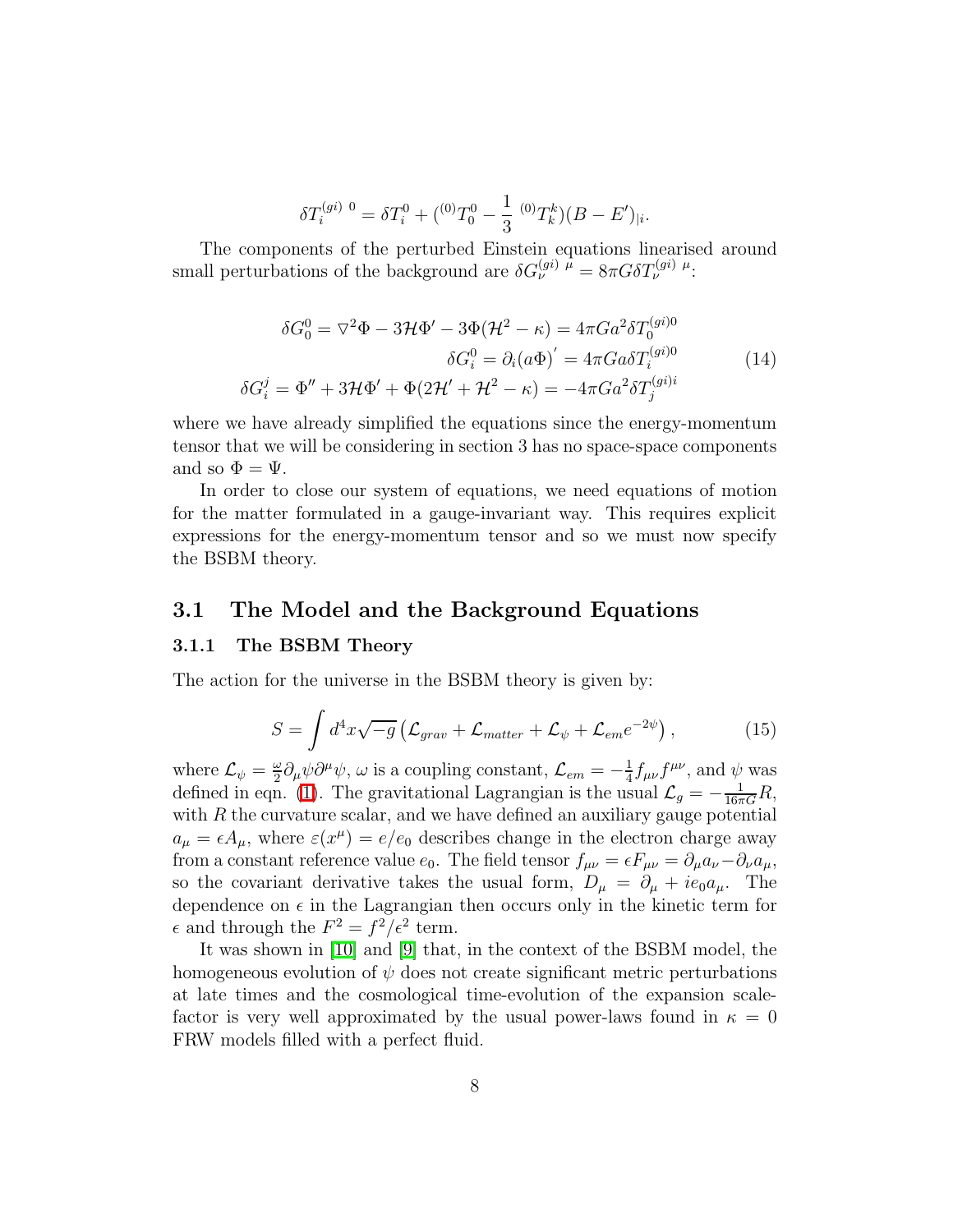Therefore, we will assume there are no major modifications in the perturbed spacetime which would lead to changes of the behaviour of the perturbed variables of a perturbed FRW spacetime filled with perfect fluid. That is, we will assume that the energy-density perturbations and the metric potential are the same as in a FRW universe with no variation of  $\alpha$ . Physically, this is to be expected for most of the evolution, although this assumption might break down (along with much else) on approach to initial and final cosmological singularities. It is a reflection of the fact that the changes in  $\alpha$  have negligible feedback into the changes in the expansion, which are governed to leading order by gravity. The principal effects are those of perturbations in the matter density and expansion rate on the evolution of  $\alpha$ . This simplification will allow us to write the time and space variations of the scalar field,  $\delta\psi$ , as a functions of  $\rho_m$ ,  $\rho_r$ ,  $\delta\rho_m$ ,  $\delta\rho_r$ ,  $\Phi$  and  $\psi$ , where  $\delta\rho_m$ ,  $\delta\rho_r$  and  $\Phi$  will be given by the solutions found in ref. [\[38\]](#page-27-12) for universes with no variation of  $\alpha$ ; the field  $\psi$  will be given by the solutions found previously in [\[10\]](#page-26-2). In order to find an expression for  $\delta\psi$  in terms of these quantities we need to write the gauge-invariant linearly perturbed Einstein equations for the BSBM model.

#### 3.1.2 The Background Equations

We vary the action [\(15\)](#page-7-0) with respect to the metric to obtain the generalised Einstein equations:

$$
G_{\nu}^{\ \mu} = 8\pi G \left( T_{\nu}^{matter \ \mu} + T_{\nu}^{\psi \ \mu} + T_{\nu}^{em \ \mu} \right)
$$

where  $T_{\mu\nu}^{\text{mat}} = \frac{2}{\sqrt{2}}$  $-q$  $\frac{\delta(\sqrt{-g}\mathcal{L}_{\text{mat}})}{\delta g^{\mu\nu}}$  is the energy-momentum tensor for perfect-fluid matter fields, and

$$
T^{\text{matter}}_{\mu\nu} = (\rho_m + p_m)u_\mu u_\nu - p_m g_{\mu\nu},
$$

where  $u^{\mu} = \delta^{\mu}_0$  $\mu_0^{\mu}$  is the comoving fluid 4-velocity;  $T^{\psi \mu}_{\nu}$  and  $T^{\ell m \mu}_{\nu}$  are the energy-momentum tensors for the kinetic energy of the field  $\psi$  and the electromagnetic field respectively:

$$
T^{\psi}_{\mu\nu} = \omega \partial_{\mu}\psi \partial_{\nu}\psi - \frac{\omega}{2}g_{\mu\nu}\partial_{\beta}\psi \partial^{\beta}\psi, \quad T^{\text{em}}_{\mu\nu} = F_{\mu\beta}F^{\beta}_{\nu}e^{-2\psi} - \frac{1}{4}g_{\mu\nu}F_{\sigma\beta}F^{\sigma\beta}e^{-2\psi}.
$$

Note, the total energy density of the electromagnetic field is the sum of the Coulomb energy density  $\zeta_{\rho_m}$  and the radiation energy density  $\rho_r$ , where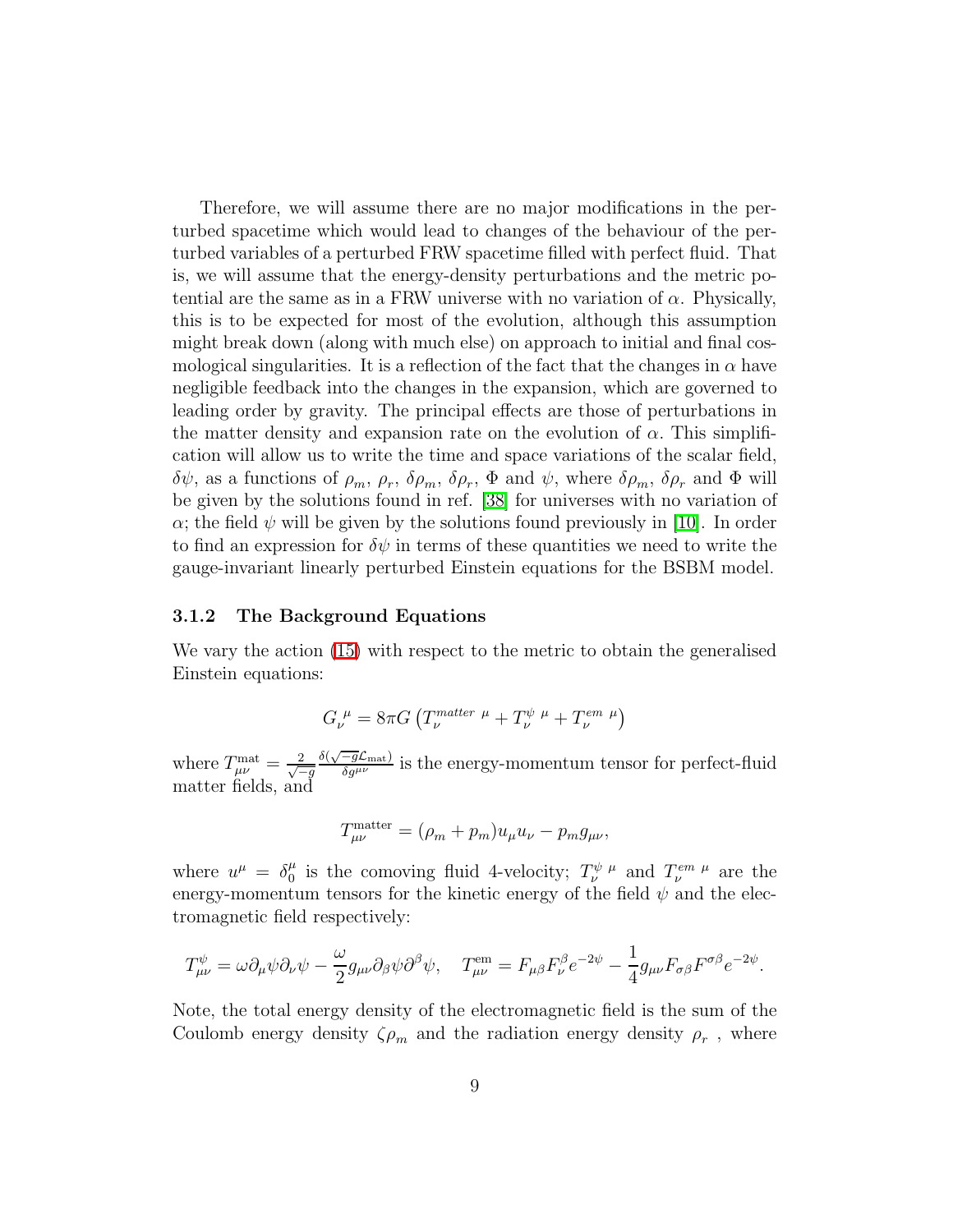$-1 \leq \zeta \leq 1$  is the fraction of mass density  $\rho_m$  of matter in the form of the Coulomb energy. We will then consider  $T_{\nu}^{em \mu}$  as a perfect fluid:

$$
T_{\mu\nu}^{\text{em}} = (|\zeta|\rho_m + \rho_r + p_m + p_r)e^{-2\psi}u_\mu u_\nu - (p_m + p_r)e^{-2\psi}g_{\mu\nu}
$$

<span id="page-9-0"></span>The propagation equation for  $\psi$  comes from the variational principle as:

$$
\partial_{\mu} \left[ \sqrt{-g} g^{\mu \nu} \partial_{\nu} \psi \right] = -\frac{2}{\omega} \sqrt{-g} e^{-2\psi} \mathcal{L}_{em}.
$$
 (16)

This equation determines how  $e$ , and hence  $\alpha$ , varies with time. It is clear that  $\mathcal{L}_{em}$  vanishes for a sea of pure radiation because  $\mathcal{L}_{em} = (E^2 - B^2)/2 = 0$ . In order to make quantitative predictions we need to know how non-relativistic matter contributes to the right hand side for equation [\(16\)](#page-9-0), through  $\mathcal{L}_{em}$  =  $\zeta \rho_m$ .

The background equations can now be explicitly obtained:

<span id="page-9-1"></span>
$$
3\mathcal{H}^2 = 8\pi Ga^2 \left( \rho_m + (\rho_r + |\zeta|\rho_m) e^{-2\psi} + \frac{\omega}{2} a^{-2} {\psi'}^2 \right) + a^2 \Lambda - 3\kappa \quad (17)
$$
  

$$
3\mathcal{H}' = -4\pi Ga^2 \left( \rho_m \left( 1 + |\zeta| e^{-2\psi} \right) + 2\rho_r e^{-2\psi} + 2\omega a^{-2} {\psi'}^2 \right) + a^2 \Lambda
$$

<span id="page-9-2"></span>where  $\Lambda$  is the cosmological constant. The equation of motion for the  $\psi$  field is:

$$
2\mathcal{H}\psi' + \psi'' = \frac{2|\zeta|a^2}{\omega}\rho_m e^{-2\psi}
$$
\n(18)

The conservation equations for the matter fields,  $\rho_r$  and  $\rho_m$  respectively, are:

$$
\rho_m' + 3\mathcal{H}\rho_m = 0 \tag{19}
$$

$$
\rho'_r + 4\mathcal{H}\rho'_r = 2\psi'\rho_r. \tag{20}
$$

### 3.2 Linear Perturbations

The perturbed components of the total energy-momentum  $(T_{\mu\nu}^{total} = T_{\mu\nu}^{mat} +$  $T^{\psi}_{\mu\nu} + T^{em}_{\mu\nu}$  arise from perturbations of the different matter fields which are time and space dependent. In particular, we have  $\rho_m \to \rho_m + \delta \rho_m$ ,  $\rho_r \to$  $\rho_r + \delta \rho_r$  and  $\psi \to \psi + \delta \psi$ . Note also that we have to perturb the fluid 4-velocity field, so we have  $u_i \to u_i + \delta u_i$ , where  $i = 1, 2, 3$ .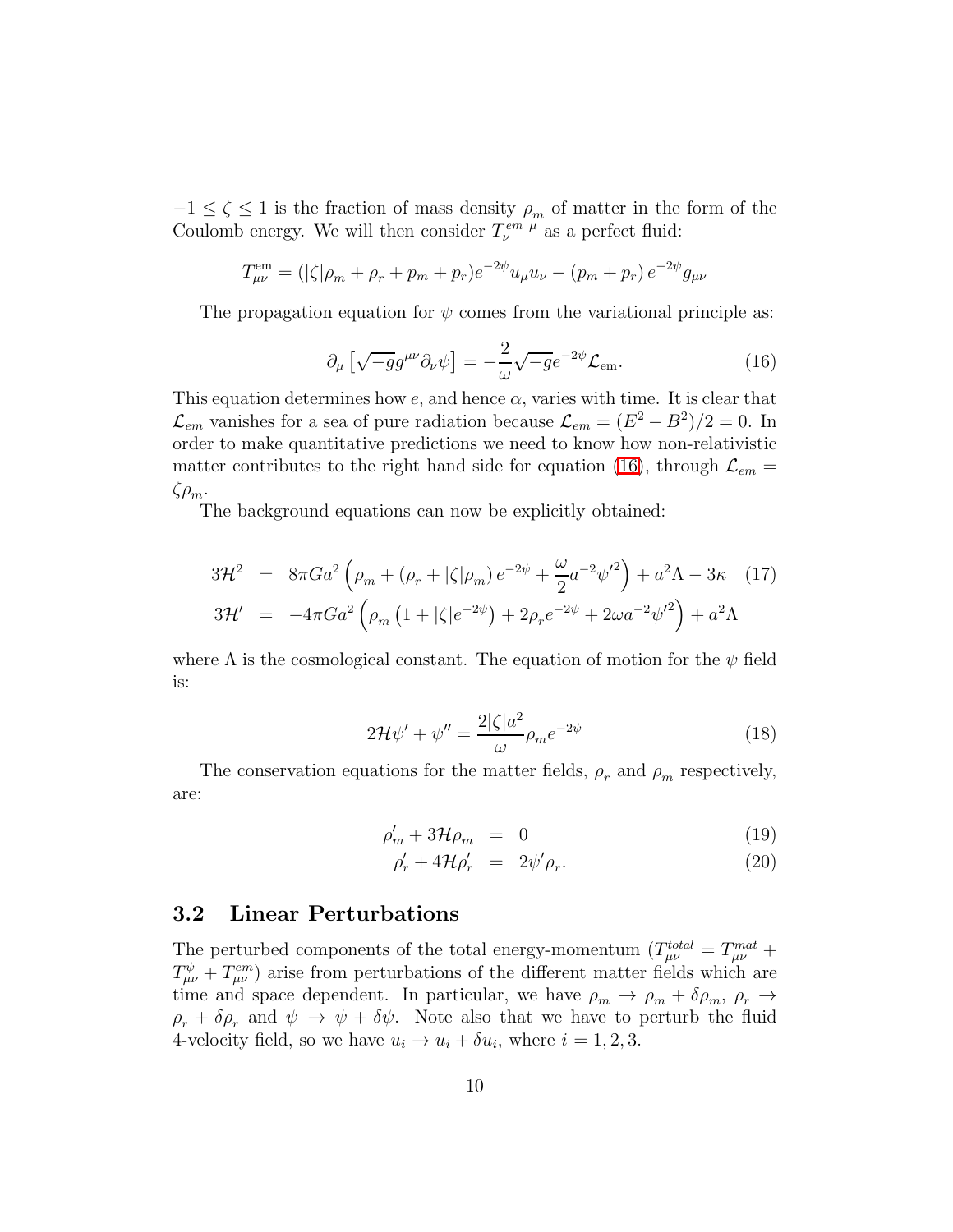In order to have gauge-invariant equations we need to express the perturbed energy-momentum tensor in terms of the gauge-invariant energy density, pressure, scalar field and velocity field perturbations . The gauge invariants  $\delta \rho_m^{(gi)}$ ,  $\delta \rho_r^{(gi)}$  and  $\delta \psi^{(gi)}$  are defined in the same way as the gauge-invariant perturbation of a general four-scalar, see equation [\(11\)](#page-5-1), so:

$$
\delta \rho_m^{(gi)} = \delta \rho_m + \rho_m'(B - E'), \quad \delta p^{(gi)} = \delta p + p'(B - E'), \quad \delta \psi^{(gi)} = \delta \psi + \psi'(B - E'),
$$

where  $\delta p$  is the perturbed pressure for a specific component and the gaugeinvariant three-velocity  $\delta u_i^{(gi)}$  is given by [\[38\]](#page-27-12):

$$
\delta u_i^{(gi)} = \delta u_i + a(B - E')_{|i}.
$$

The physical meaning of the quantities which enter the gauge-invariant equations is very simple: they coincide with the corresponding perturbations in the longitudinal gauge. From now on we will drop the superscript  $(qi)$  since we will always be dealing only with gauge-invariant quantities.

<span id="page-10-0"></span>We can now write the gauge-invariant linearly perturbed energy-momentum tensor:

$$
\delta T_0^{matter \ 0} = \delta \rho_m, \tag{21}
$$

$$
\delta T_i^{matter \ 0} = (\rho_m + p_m) a^{-1} \delta u_i, \qquad (22)
$$

$$
\delta T_j^{matter~i} = -\delta p_m \delta_j^i, \tag{23}
$$

$$
\delta T_0^{\psi}{}^0 = \omega a^{-2} \left( \psi' \delta \psi' - {\psi'}^2 \Phi \right), \tag{24}
$$

$$
\delta T_i^{\psi \ 0} = \omega a^{-2} \psi' \partial_i \delta \psi, \tag{25}
$$

$$
\delta T_j^{\psi \ i} = \omega a^{-2} \left( \psi'^2 \Phi - \psi' \delta \psi' \right) \delta_j^i, \tag{26}
$$

$$
\delta T_0^{em \ 0} = (|\zeta|\delta\rho_m + \delta\rho_r) e^{-2\psi} - 2e^{-2\psi} (|\zeta|\rho_m + \rho_r) \delta\psi, \tag{27}
$$

$$
\delta T_i^{em \ 0} = e^{-2\psi} \left( |\zeta| \rho_m + \rho_r + p_m + p_r \right) a^{-1} \delta u_i, \tag{28}
$$

$$
\delta T_j^{em~i} = (2\delta\psi (p_m + p_r) e^{-2\psi} - (\delta p_m + \delta p_r) e^{-2\psi}) \delta_j^i. \tag{29}
$$

<span id="page-10-1"></span>We have assumed there are no anisotropic stresses in the energy-momentum tensors and we have considered only adiabatic perturbations; that is, we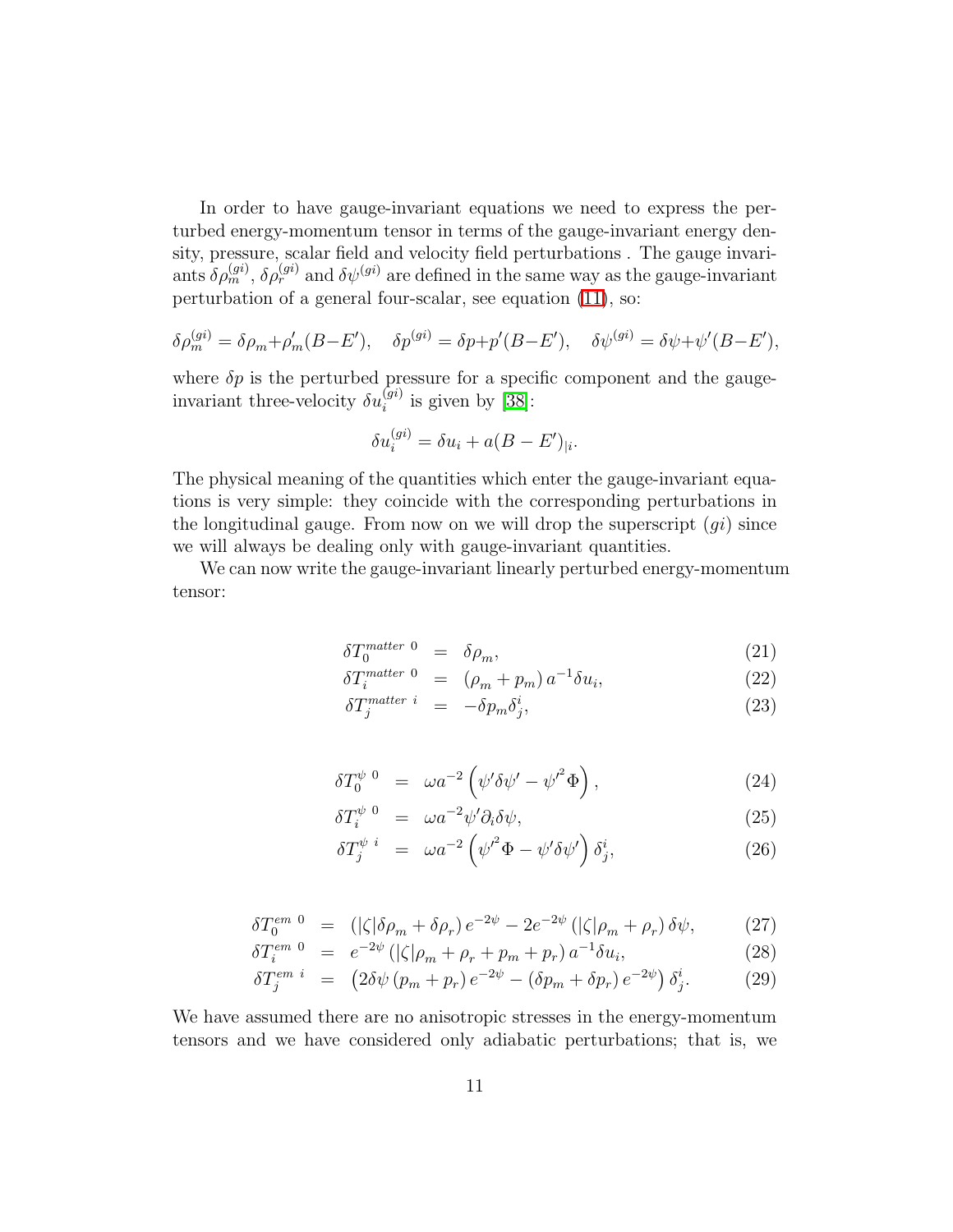consider the pressure perturbations to depend only on the energy-density perturbations. In the dust and radiation cases this means  $p_m = 0$ ,  $\delta p_m = 0$ , or  $p_r = \frac{1}{3}$  $\frac{1}{3}\rho_r$  and  $\delta p_r = \frac{1}{3}$  $\frac{1}{3}\delta\rho_r$ , respectively.

<span id="page-11-1"></span>The fully perturbed gauge–invariant Einstein equations can be obtained from [\(14\)](#page-7-1) using the expressions above for  $\delta T^{\mu}_{\nu}$  [\(21-](#page-10-0)[27\)](#page-10-1). We have

$$
\Phi\left(-3\mathcal{H}^2 + 3k + 4G\pi\omega\psi'^2\right) + \nabla^2\Phi - 4G\pi\omega\psi'\delta\psi' - 3\mathcal{H}\Phi' =
$$
  

$$
4G\pi a^2 e^{-2\psi} \left[ \left(e^{2\psi} + |\zeta|\right) \delta\rho_m + \delta\rho_r - 2\delta\psi\left(\rho_r + |\zeta|\rho_m\right) \right] \tag{30}
$$

<span id="page-11-3"></span><span id="page-11-2"></span>
$$
\mathcal{H}\nabla^2\Phi + \nabla^2\Phi' = 4G\pi\omega\psi'\nabla^2\delta\psi - \frac{4G\pi}{3}ae^{-2\psi}\left[4\rho_r + 3\left(e^{2\psi} + |\zeta|\right)\rho_m\right]\nabla\delta u \tag{31}
$$

$$
\Phi\left(\mathcal{H}^2 + 2\mathcal{H}' - k + 4G\pi\omega\psi'^2\right) + 3\mathcal{H}\Phi' + \Phi'' =
$$
  

$$
\frac{4G\pi}{3} \left[a^2 e^{-2\psi} \left(\delta\rho_r - 2\rho_r \delta\psi\right) + 3\omega\psi' \delta\psi'\right]
$$
(32)

It is useful to write the perturbed energy-momentum conservation equations for each component:

<span id="page-11-0"></span>
$$
\delta\psi'' = \frac{2|\zeta|}{\omega}e^{-2\psi}a^2\left[\delta\rho_m + 2\rho_m\left(\Phi - \delta\psi\right)\right] - 2\mathcal{H}\delta\psi' + \nabla^2\delta\psi + 4\psi'\Phi',\tag{33}
$$

$$
\delta \rho'_{r} = -\frac{2}{3} \left[ \delta \rho_{r} \left( 6\mathcal{H} - 3\psi' \right) + \rho_{r} \left( 2 \nabla \delta u - 3 \delta \psi' - 6\Phi' \right) \right],\tag{34}
$$

$$
\delta \rho'_{m} = -3\mathcal{H}\delta \rho_{m} - \rho_{m} \left( \nabla \delta u - 3\Phi' \right). \tag{35}
$$

From these expressions it is clear that perturbations in  $\alpha$  are sourced by perturbations in the dust, but not vice versa. Hence we expect that, in a dustdominated universe with varying  $\alpha$ , the cold dark matter perturbations will behave as in a dust-dominated universe with no varying  $\alpha$ . Notice however that the same cannot be concluded so easily for a radiation-dominated era, since there is a source term in equation [\(34\)](#page-11-0) proportional to  $\delta\psi'$ . We expect this term to be negligible at large scales, but that might not be the case on small scales.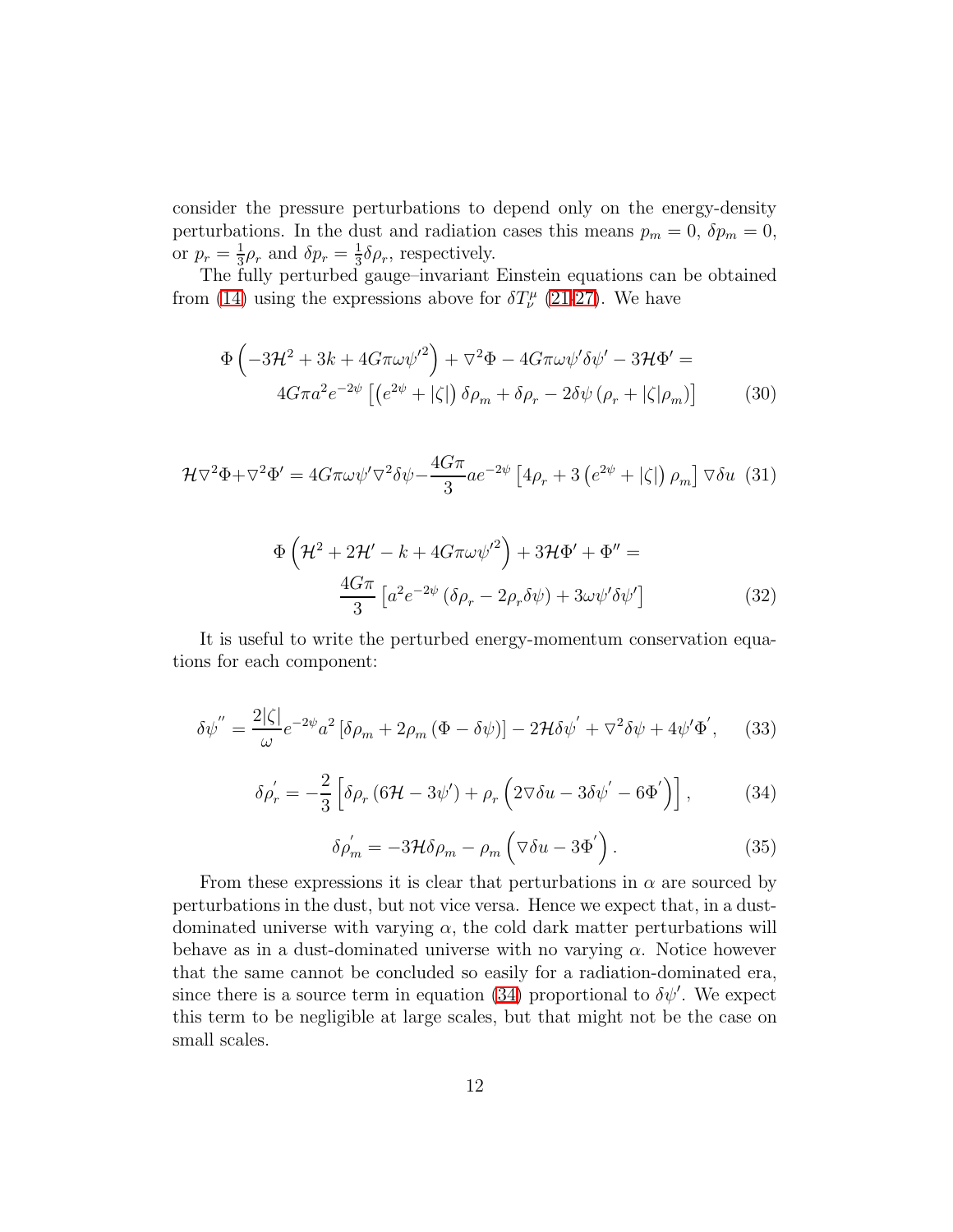The gauge-invariant perturbation for  $\alpha$  is given by eqn. [\(1\)](#page-2-0) as

$$
\frac{\delta \alpha}{\alpha} = 2\delta \psi.
$$

From equations  $(30)$ ,  $(31)$ ,  $(32)$ , using  $(17)$  to simplify, we obtain the general form for  $\delta\psi$ , the perturbation to the scalar field which drives variations in the fine structure 'constant', as

$$
\delta\psi = \frac{1}{8G\pi a^2 (2\rho_r + 3|\zeta|\rho_m)} (4G\pi a^2 [2(\delta\rho_r - 4\rho_r \Phi) + 3(e^{2\psi} + |\zeta|)) \tag{36}
$$

$$
(\delta\rho_m - 2\rho_m \Phi)] + 3e^{2\psi} [2\Phi (3\mathcal{H}^2 - k - 4G\pi\omega\psi'^2) - \nabla^2\Phi + 6\mathcal{H}\Phi' + \Phi'']
$$

This is a gauge-invariant expression for  $\delta\psi$ , written as a function of the gauge-invariant quantities  $\Phi$ ,  $\delta \rho_m$ , and  $\delta \rho_r$ .

## 4 Evolution of the Perturbations

In a spatially flat universe,  $\kappa = 0$ , the general gauge-invariant expression for  $\delta\psi$  becomes:

<span id="page-12-0"></span>
$$
\delta\psi = \frac{1}{8G\pi a^2 (2\rho_r + 3|\zeta|\rho_m)} (4G\pi a^2 [2(\delta\rho_r - 4\rho_r \Phi) + 3(e^{2\psi} + |\zeta|) \qquad (37)
$$

$$
(\delta\rho_m - 2\rho_m \Phi)] + 3e^{2\psi} \left[ \Phi \left( 6\mathcal{H}^2 - 8G\pi\omega\psi'^2 \right) - \nabla^2 \Phi + 6\mathcal{H}\Phi' + \Phi'' \right] \right).
$$

It was shown in [\[9\]](#page-26-1) and [\[10\]](#page-26-2) that the cosmological evolution of the metric scale factor is unchanged (up to very small logarithmic corrections) to leading order by the time evolution of  $\psi$ . The dominant effect is that of the evolution of the scale factor on the evolution of  $\psi$  through its propagation equation.

It is known that perturbations of massless scalar fields, or scalar fields with a very small mass are negligible with respect to perturbations in the matter fields and the gravitational potential. Guided by this, in order to obtain the evolutionary behaviour for  $\frac{\delta \alpha}{\alpha}$ , we will assume that the matter field perturbations,  $\delta \rho_m$  and  $\delta \rho_r$ , and the metric perturbations,  $\Phi$ , are unaffected by the  $\psi$  perturbations to leading order. We will assume that these three quantities will therefore be the same to this order as they are in a flat FRW universe filled with barotropic matter and a minimally coupled scalar field.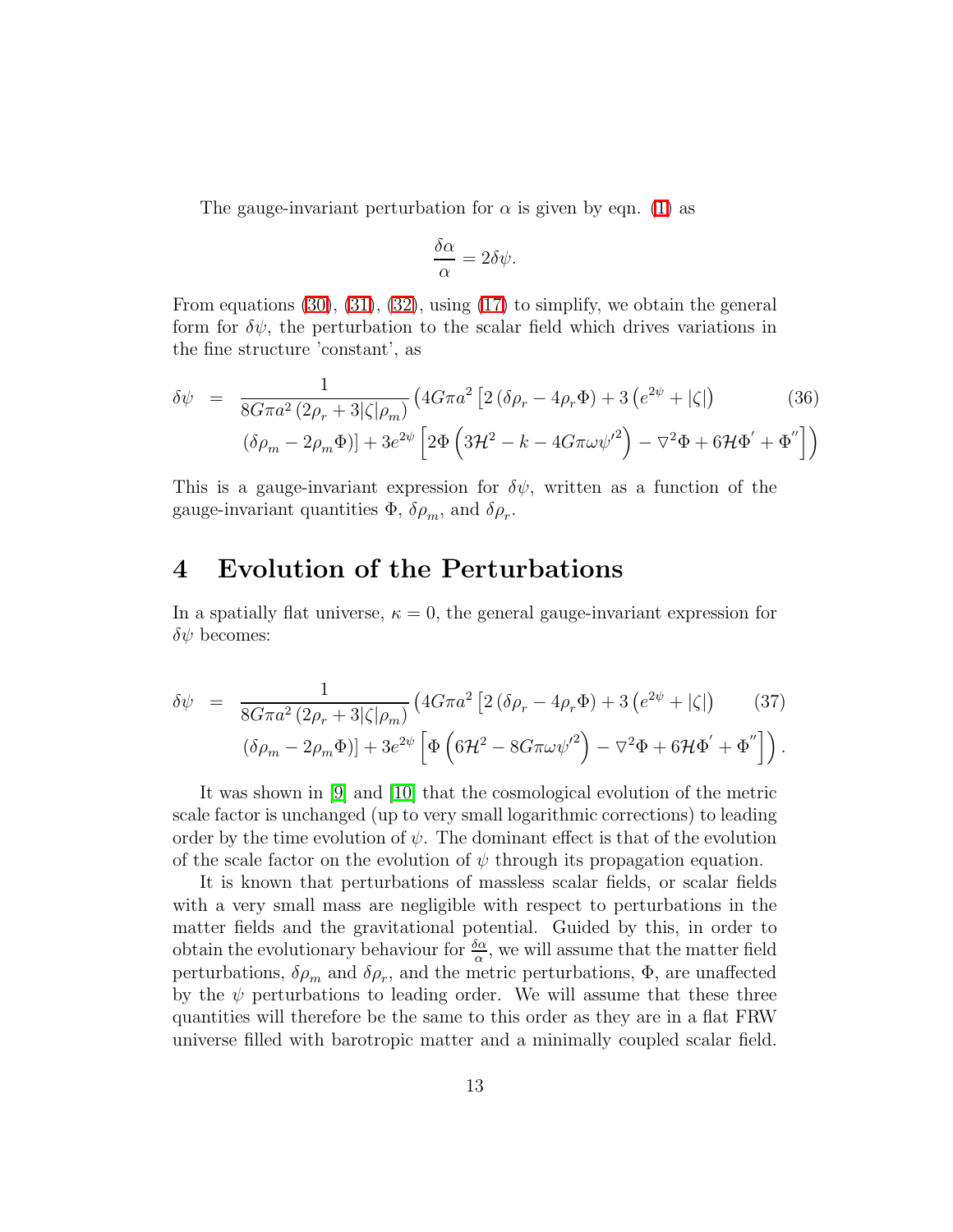These assumptions are valid if the energy density of  $\psi$  is much smaller than the energy density of the matter fields, so  $\Phi$  will be driven only by the matter perturbations. If we examine the perturbations in the non-linear regime it is confirmed that  $\frac{\delta \psi}{\psi} \ll \frac{\delta \rho}{\rho}$  (see figure [\(4\)](#page-22-0)).

### 4.1 Radiation-Dominated Universes

In any radiation-dominated era in which the expansion of the universe is dominated by relativistic particles with an equation of state  $p=\frac{1}{3}$  $\frac{1}{3}\rho$ , we can neglect the non-relativistic stresses in the universe, in particular, the cold dark matter and the cosmological constant since  $\rho_r \gg \rho_m \gg \rho_\Lambda$  to a good approximation. If we assume that  $\rho_{\Lambda} = \rho_{\Lambda} = 0 = \kappa$  and  $\delta \rho_m = 0$ , the background equations of motion give the usual conformal time evolution for the scale factor and the energy density of the radiation:

$$
\rho_r = \rho_{r_0} a^{-4} e^{2\psi} \qquad a = \sqrt{8\pi G \rho_{r_0}} \eta
$$

where  $\rho_{r_0}$  is a constant.

The perturbations in the barotropic matter fluid and the potential Φ come from the equations [\(30\)](#page-11-1), [\(31\)](#page-11-2). The usual flat FRW solutions with constant  $\alpha$  are obtained by setting the terms proportional to  $\psi$  to zero, [\(32\)](#page-11-3). The general solution of these equations can be obtained by expanding the physical quantities in terms of the eigenfunctions of the operator  $\nabla^2$ (where  $-k^2$  denotes the eigenvalue of this operator) and solving for each mode separately. Resuming the terms, the general solutions of the linearly perturbed equations for the potential  $\Phi$  and the barotropic matter are:

$$
\Phi = \eta^{-3} \{ \left[ w\eta \cos(w\eta) - \sin(w\eta) \right] C_1 + \left[ w\eta \sin(w\eta) + \cos(w\eta) \right] C_2 \} e^{i\mathbf{kx}} \tag{38}
$$

and

$$
\frac{\delta \rho_r}{\rho_r} = \frac{4}{\eta^3} \left( C_1 \{ \eta w \left[ 1 - \frac{1}{2} (\eta w)^2 \right] \cos(\eta w) + \left[ (\eta w)^2 - 1 \right] \sin(\eta w) \} \right) (39)
$$

$$
+ \{ \left[ 1 - (\eta w)^2 \right] \cos(\eta w) + \eta w \left[ 1 - \frac{1}{2} (\eta w)^2 \right] \sin(\eta w) \} C_2 e^{i \mathbf{k} \cdot \mathbf{x}},
$$

where we have expanded the general solution in plane waves since we are assuming a spatially flat universe;  $C_1$  and  $C_2$  are arbitrary functions of the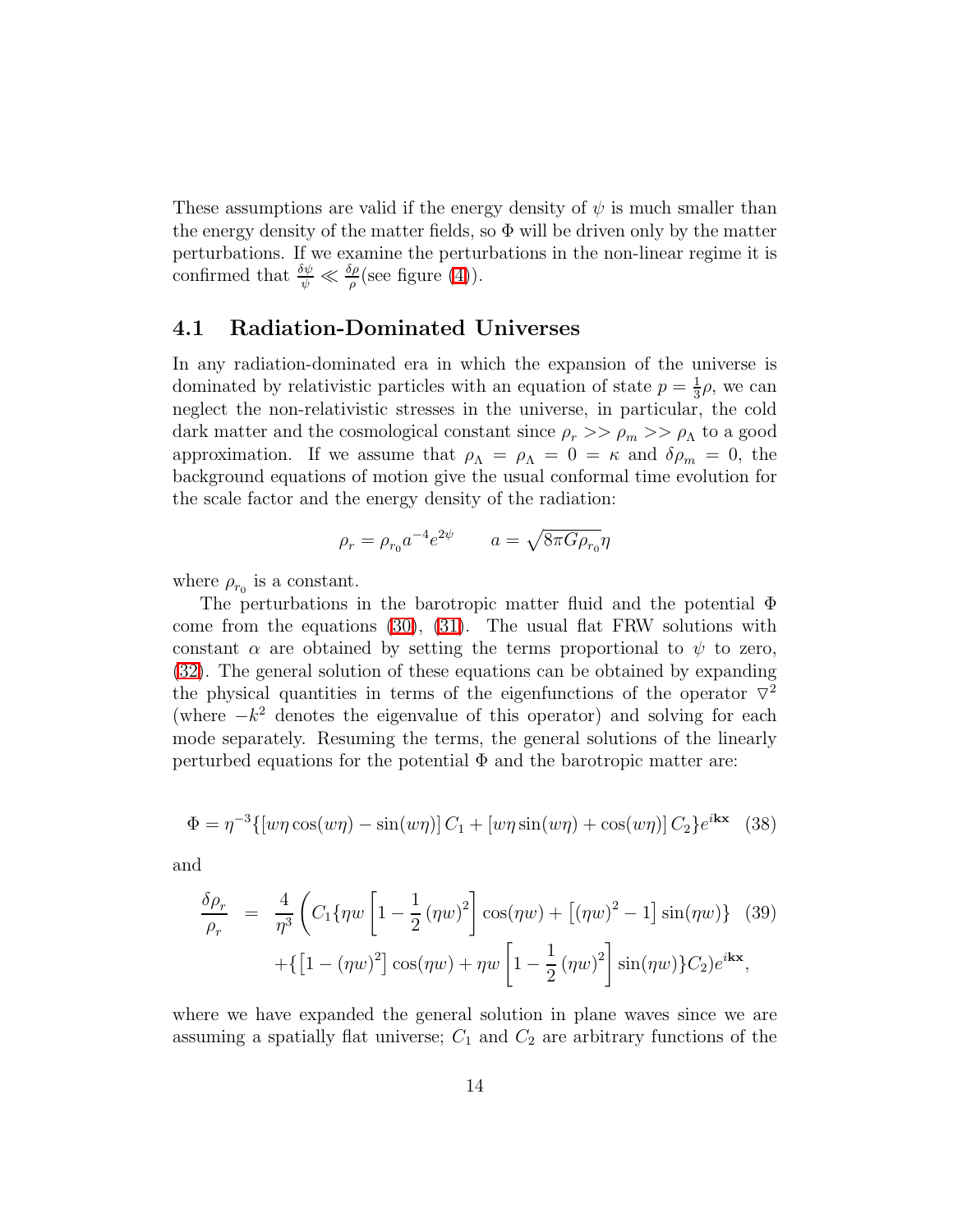spatial coordinates; k is the wave vector mode and  $w = k/\sqrt{3}$ . Note that these quantities are all expressed in their gauge-invariant format. Finally, to calculate the explicit time dependence of  $\delta\psi$ , we need to use the background solution for  $\psi$ :

$$
\psi = \frac{1}{2}\log(8N) + \frac{1}{4}\log(\frac{a_0}{2}\eta^2). \tag{40}
$$

<span id="page-14-0"></span>This was found in [\[8\]](#page-26-0) and [\[10\]](#page-26-2) for a radiation-dominated universe, where  $N = -\frac{2\zeta}{\omega}$  $\frac{2\zeta}{\omega}\rho_m a^3 > 0$  since  $\zeta < 0$  in the magnetic energy dominated theories considered by BSBM. It is important to notice that in universes with an entropy to baryon ratio  $(S \sim 10^9)$  like our own,  $\psi$  does not experience any growth in time [\[7\]](#page-25-6). The constant term on the right-hand side of [\(40\)](#page-14-0) dominates the solution for  $\psi(\eta)$  throughout the radiation era. Numerical solutions confirm this freezing in of  $\psi$ , and hence of  $\alpha$ , during the radiation era, [\[6\]](#page-25-5).

#### 4.1.1 Large-scale perturbations in a radiation-dominated era

In the long-wavelength limit  $(w\eta << 1)$  where the scale of the perturbation exceeds the Hubble radius, we can neglect spatial gradients. So, in this limit,  $\delta \alpha$  $\frac{\partial \alpha}{\partial \alpha}$  becomes:

$$
\delta \psi = \frac{1}{2} \frac{\delta \alpha}{\alpha} \propto \frac{1}{2 \eta} e^{i \mathbf{k} \mathbf{x}} \nabla^2 C_2 - 4 \pi G w e^{i \mathbf{k} \mathbf{x}} C_2 \eta^{-3}
$$

From this expression we can see at that on large scales the inhomogeneous perturbations in  $\alpha$  will decrease as a power-law in time. This behaviour agrees with the one found in [\[9\]](#page-26-1) by other methods.

#### 4.1.2 Small-scale perturbations in a radiation-dominated era

On scales smaller than the Hubble radius  $(w\eta >> 1)$  the dominant terms are proportional to  $\nabla^2 C_1$  and  $\nabla^2 C_2$ , so the asymptotic behaviour for  $\frac{\delta \alpha}{\alpha}$  will be:

$$
\delta\psi = \frac{1}{2}\frac{\delta\alpha}{\alpha} \propto -\frac{1}{2}w \left[ \cos(\eta w)\nabla^2 C_1 + \sin(\eta w)\nabla^2 C_2 \right] e^{i\mathbf{k}\mathbf{x}} +
$$
\n
$$
+ \frac{1}{2\eta} \left[ \sin(\eta w)\nabla^2 C_1 - \cos(\eta w)\nabla^2 C_2 \right] e^{i\mathbf{k}\mathbf{x}} \tag{41}
$$

On small scales we can see the perturbations on  $\alpha$  will be oscillatory. This behaviour is new and does not coincide with the ones found in [\[9\]](#page-26-1).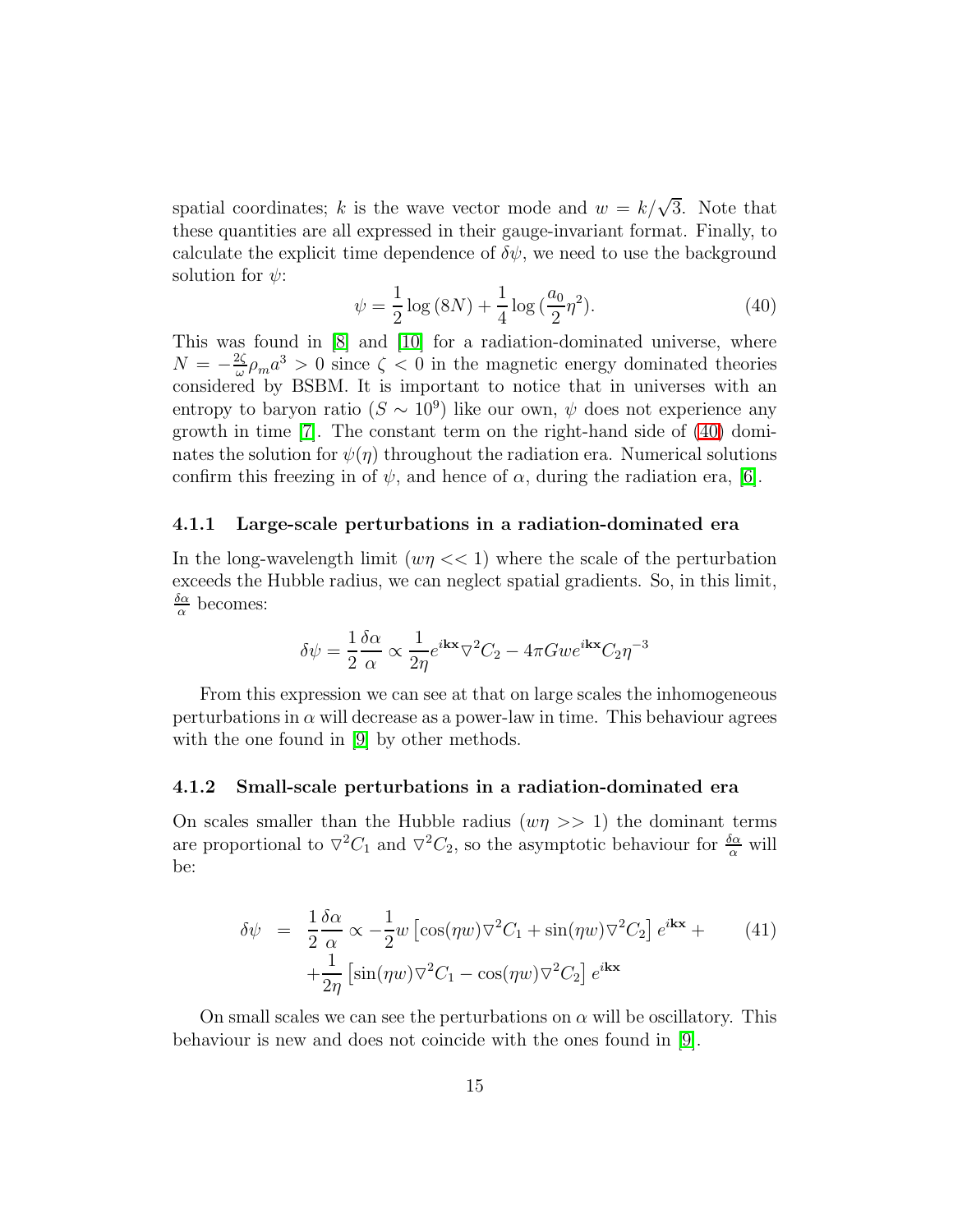### 4.2 Dust-Dominated Universes

In the case of a flat dust-dominated universe, filled with a  $p = 0$  fluid, we can assume  $\rho_r = \rho_\Lambda = 0 = \kappa$  and  $\delta \rho_r = 0$ . Again, in order to obtain an explicit expression of  $\delta\psi$  from equation [\(37\)](#page-12-0), we will assume that the matter-field perturbations,  $\rho_m$  and  $\delta \rho_m$ , and the metric perturbation,  $\Phi$ , are not affected by the  $\psi$  perturbations to leading order. Thus, we will assume that these functions behave as in a perturbed flat FRW dust universe.

In general, for a flat dust universe we have the following background solutions:

$$
\rho_m = \rho_{m_0} a^{-3}, \qquad a = \frac{2\pi G \rho_{m_0}}{3} \eta^2,
$$

where  $\rho_{m_0}$  is constant.

As before, we can calculate the most general gauge-invariant solutions for the energy-momentum perturbations  $\delta \rho_m$ , and for the potential  $\Phi$ , assuming that the  $\psi$  field does not affect them to leading order, so their time dependences are [\[38\]](#page-27-12):

$$
\Phi = C_1 + C_2 \eta^{-5} \tag{42}
$$

and

$$
\frac{\delta \rho_m}{\rho_m} = \frac{1}{6} \left[ \left( \eta^2 \nabla^2 C_1 - 12C_1 \right) + \left( \eta^2 \nabla^2 C_2 + 18C_2 \right) \eta^{-5} \right],\tag{43}
$$

where  $C_1$  and  $C_2$  are arbitrary functions of the spatial coordinates.

Once again, we need the background solution for  $\psi$ , in order to calculate  $\delta\psi$  as an explicit function of the conformal time. We use the asymptotic solution

$$
\psi = \frac{1}{2} \log \left[ 2N \log \left( \frac{a_m}{6} \eta^3 \right) \right],
$$

which was found in [\[9\]](#page-26-1), as an asymptotic approximation for a dust-dominated universe which is in good agreement with numerical solutions, and where, as above,  $N = -\frac{2\zeta}{\omega}$  $\frac{2\zeta}{\omega}\rho_m a^3 > 0$  is a constant.

#### 4.2.1 Large-scale perturbations in a dust-dominated era

On scales larger than the Hubble radius we can neglect the terms proportional to  $\partial_i C_1$ ,  $\nabla^2 C_1$ ,  $\nabla^2 C_2$  and  $\partial_i C_2$ ; so in this limit we have the following asymptotic behaviour for the non-decaying mode: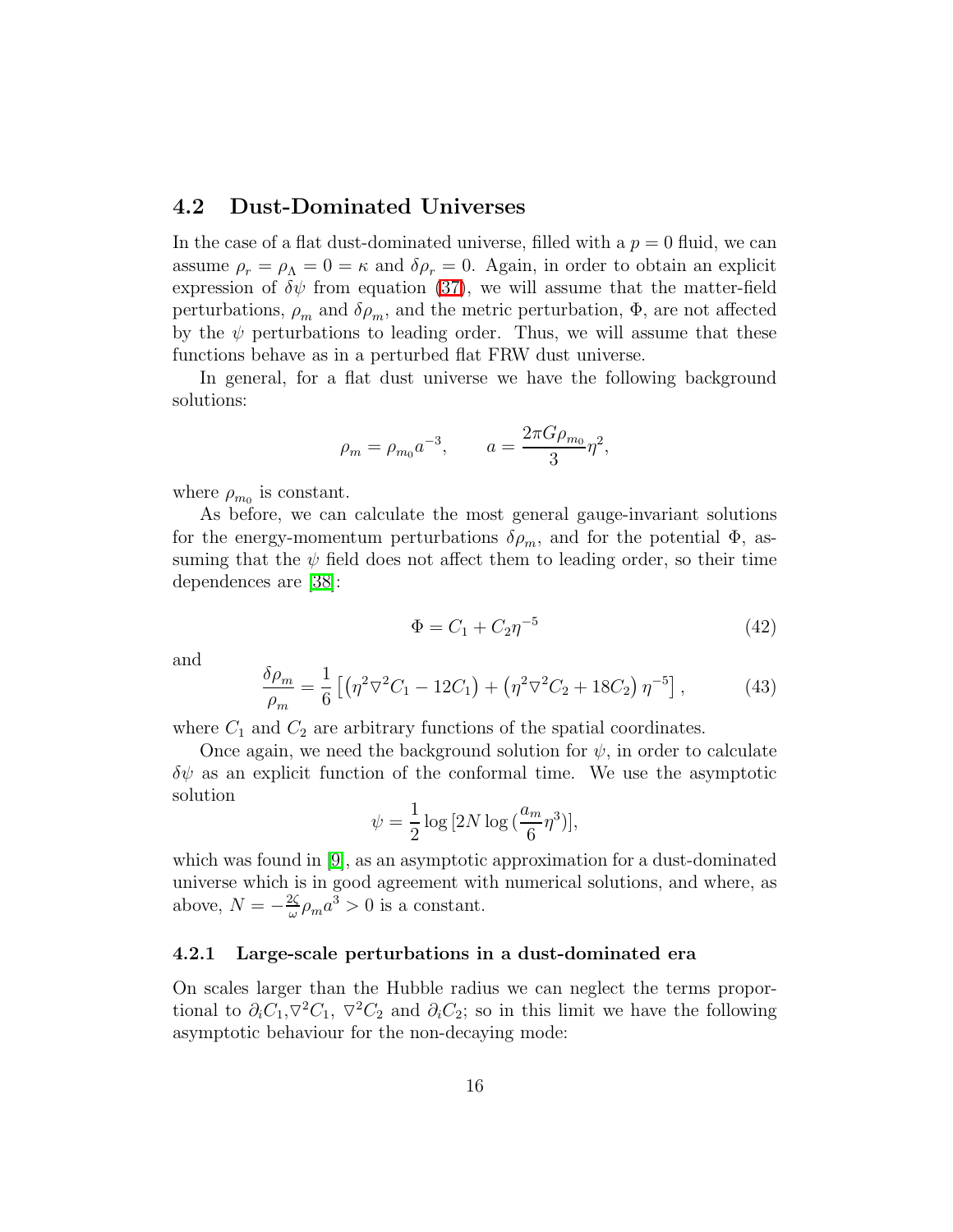$$
\delta\psi = \frac{1}{2}\frac{\delta\alpha}{\alpha} \propto -2C_1 - \frac{2\pi G\rho_{m_0}}{\ln(\eta)}C_1\tag{44}
$$

Therefore, on large scales the inhomogeneous perturbations of  $\alpha$  will not grow in time by gravitational instability. This behaviour can be understood with reference to the general evolution equation for  $\psi$  in Friedmann universes. On large scales, where spatial gradients in  $\psi$  can be neglected with respect to its time derivatives, we may view inhomogeneities in density and in  $\psi$ as if they are separate Friedmann universes of non-zero curvature ( $\kappa \neq 0$ ). The growth of inhomogeneity can be deduced by comparing the evolution of  $\alpha$  in the  $\kappa \neq 0$  universes with those in the  $\kappa = 0$  model (a more detailed numerical study of this model will be presented in section 5 below). In effect, this uses the Birkhoff-Newton property of gravitational fields with spherical symmetry. We note that the  $(18)$  evolution equation has the simple property that  $\psi$  cannot have a maximum because  $\ddot{\psi} > 0$  when  $\dot{\psi} > 0$  because  $N > 0$ , [\[9\]](#page-26-1). This result holds irrespective of the value of  $\kappa \leq 0$ . Thus  $\psi$  and  $\alpha$  will continue their slow increase in both over-densities, under-densities and the flat background until we reach scales small enough for spatial derivative to come significantly into play. This has the important consequence that we do not expect large spatial inhomogeneities in  $\alpha$  to have developed. However, it should be noted that the sensitivity of the observations of varying- $\alpha$  effects in quasar spectra is sufficient to discern variations in redshift space smaller than  $O(10^{-5})$ , which is of the same order as the amplitude of density fluctuation on very large scales in the universe.

#### 4.2.2 Small-scale perturbations in a dust-dominated era

On scales smaller than the Hubble radius the dominant terms are those proportional to  $\nabla^2 C_1$  and  $\nabla^2 C_2$ , so the asymptotic behaviour for the growing mode will be:

$$
\delta\psi \propto \frac{1}{12} \eta^2 \nabla^2 C_1 \tag{45}
$$

This also shows that perturbations of  $\alpha$  will grow on small scales. This result is a product of the assumption that on small scales the universe can be considered as being filled by an homogeneous and isotropic fluid, however we know this is not true below the scale where gravitational clustering becomes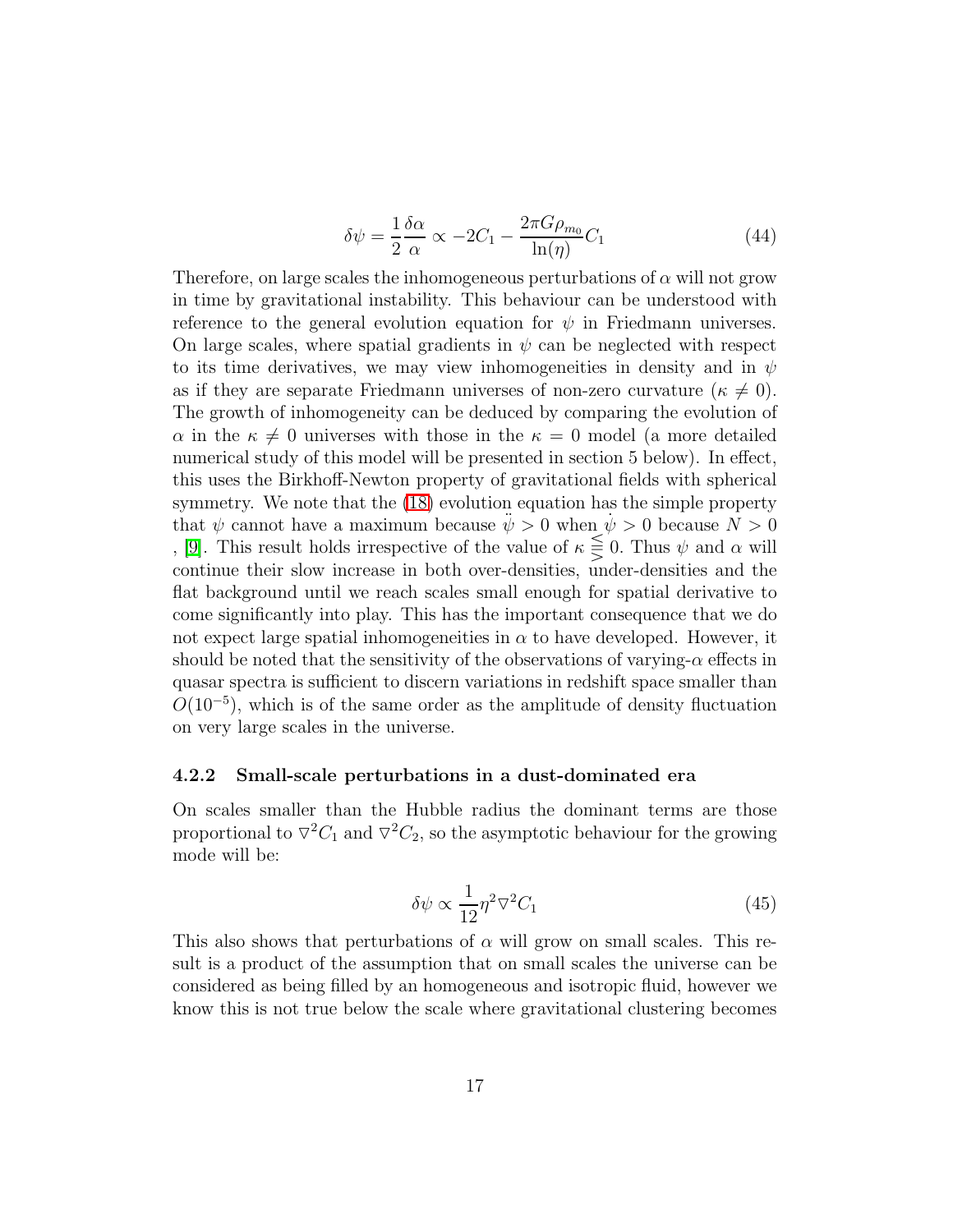non-linear. On these small scales we also have to worry about new consequences of inhomogeneity which have not been included in our analysis. For example, the constant parameter  $N = -\frac{2\zeta}{\omega}$  $\frac{2\zeta}{\omega}\rho_m a^3 \propto \zeta \Omega_m$  will vary in space due to inhomogeneity in the background matter density parameter  $\Omega_m$  and in the dark matter parameter  $-1 \leq \zeta \leq 1$ . We have assumed that  $\zeta < 0$  for the cold dark matter on large scales in order for the cosmological consequences of time-varying  $\alpha$  to be a small perturbation to the standard cosmological dynamics. But on small scales the dark matter will be baryonic in nature and so  $\zeta > 0$  there. Hence, we expect  $\zeta$  to be significantly scale dependent as we go to small scales. This behaviour will be investigated elsewhere along with the problem of the clustering of inhomogeneities in  $\rho$  and  $\alpha$ .

### 4.3 Accelerated Expansion

In an era of accelerated expansion,  $\ddot{a} > 0$ , as would arise during inflation or during a Λ- or quintessence-dominated epoch at late times, we can consider the scale factor to evolve as a power-law of the conformal time as  $a = \eta^{-n}$ , where  $n \ge 1$  and  $\eta$  runs from  $-\infty$  to 0. The case of  $a = \eta^{-1}$  corresponds to a Λ-dominated epoch.

As in the previous sections, we will assume that all the other matter components which fill the universe will behave exactly as in a perturbed FRW universe with no variations in  $\alpha$ . We also assume that neither of the dust and radiation perturbations will affect the behaviour and evolution of  $\delta\psi$ , and that these perturbations are negligible with respect to the  $\Lambda$  stress driving the expansion, so we will consider  $\delta \rho_m = 0$  and  $\delta \rho_r = 0$ .

It was found in [\[6\]](#page-25-5) and [\[10\]](#page-26-2) that in universe which is undergoing accelerated expansion, the asymptotic solution for  $\psi$  is a constant, so we will assume that  $\psi = \psi_{\infty}$ , in the background, where  $\psi_{\infty}$  is a constant. Thus, equations [\(30\)](#page-11-1) and [\(32\)](#page-11-3) become:

$$
\frac{8G\pi|\zeta|\delta\psi\rho_m}{e^{2\psi_{\infty}}\eta^{2n}} + \nabla^2\Phi + \frac{3n(\eta\Phi - n\Phi')}{\eta^2} = 0
$$

$$
n(2+n)\Phi + \eta(\eta\Phi'' - 3n\Phi') = 0
$$

where we have also considered  $\rho_r = 0$ , but  $\rho_m \neq 0$  because of the coupling with  $\psi$  in the equation of motion of the scalar field. Note that if we had also set  $\rho_m = 0$  here, we would have imposed a no  $\alpha$ -variation condition:  $\delta \psi = 0$ .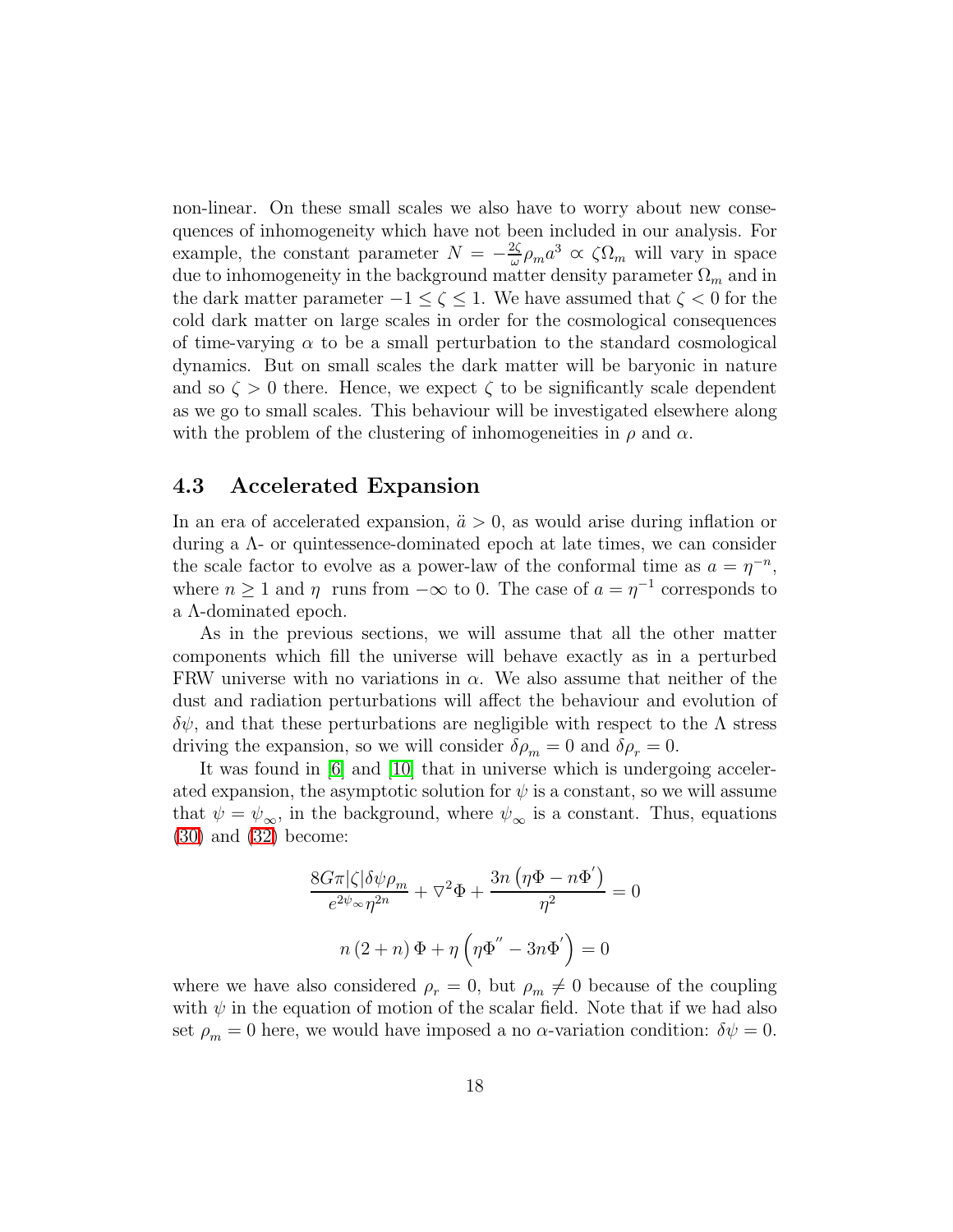Integrating the last equation, we obtain

$$
\Phi = \eta^{\frac{3n - \sqrt{1 + n(5n - 2)}}{2}} \left( \sqrt{\eta} C_1 + \eta^{\frac{1}{2} + \sqrt{1 + n(5n - 2)}} C_2 \right)
$$

where  $C_1$  and  $C_2$  are arbitrary functions of the spatial coordinates. Note that since  $n > 1$  in accelerating universes we see that  $\Phi$  will **decay in time** as  $\eta \to 0$ . From this solution for  $\Phi$ , we obtain:

$$
\delta\psi = \frac{1}{2}\frac{\delta\alpha}{\alpha} = -\frac{e^{2\psi_{\infty}}}{16G\rho_{m_0}\pi|\zeta|} \eta^{\frac{-3+n-\sqrt{1+n(-2+5n)}}{2}} \left[3n\left(1+n-\sqrt{1+n(5n-2)}\right)C_1 + (46)\right]
$$

$$
3n\left(1+n+\sqrt{1+n(5n-2)}\right)\eta^{\sqrt{1+n(5n-2)}}C_2 + 2\eta^2\nabla^2C_1 + 2\eta^{2+\sqrt{1+n(5n-2)}}\nabla^2C_2\right]
$$

which is a decaying function of the conformal time when  $n > 1$  and a constant when  $n = 1$ . Thus, in accord with the expectations of the cosmic no hair theorem, the universe approaches the FRW model and  $\alpha$  is asymptotically constant at late times.

#### 4.3.1 Large-scale perturbations during accelerated expansion

On scales larger than the Hubble radius we can neglect the terms proportional to the spatial derivatives; so in this limit we have the following asymptotic behaviour:

$$
\delta\psi \propto -\frac{3e^{2\psi_{\infty}}n}{16G\rho_{m_0}\pi|\zeta|} \eta^{\frac{n-3-\sqrt{1+n(5n-2)}}{2}} \left[ \left(1+n-\sqrt{1+n(5n-2)}\right) C_1 + \left(1+n+\sqrt{1+n(5n-2)}\right) \eta^{\sqrt{1+n(5n-2)}} C_2 \right] \tag{47}
$$

Therefore, as expected, on large scales during an accelerated era inhomogeneities in  $\alpha$  will decrease on time when  $n > 1$  and will be a constant when  $n=1$ .

#### 4.3.2 Small-scale perturbations during accelerated expansion

On scales smaller than the Hubble radius the dominant terms are the ones proportional to  $\nabla^2 C_1$  and  $\nabla^2 C_2$ , so the asymptotic behaviour will be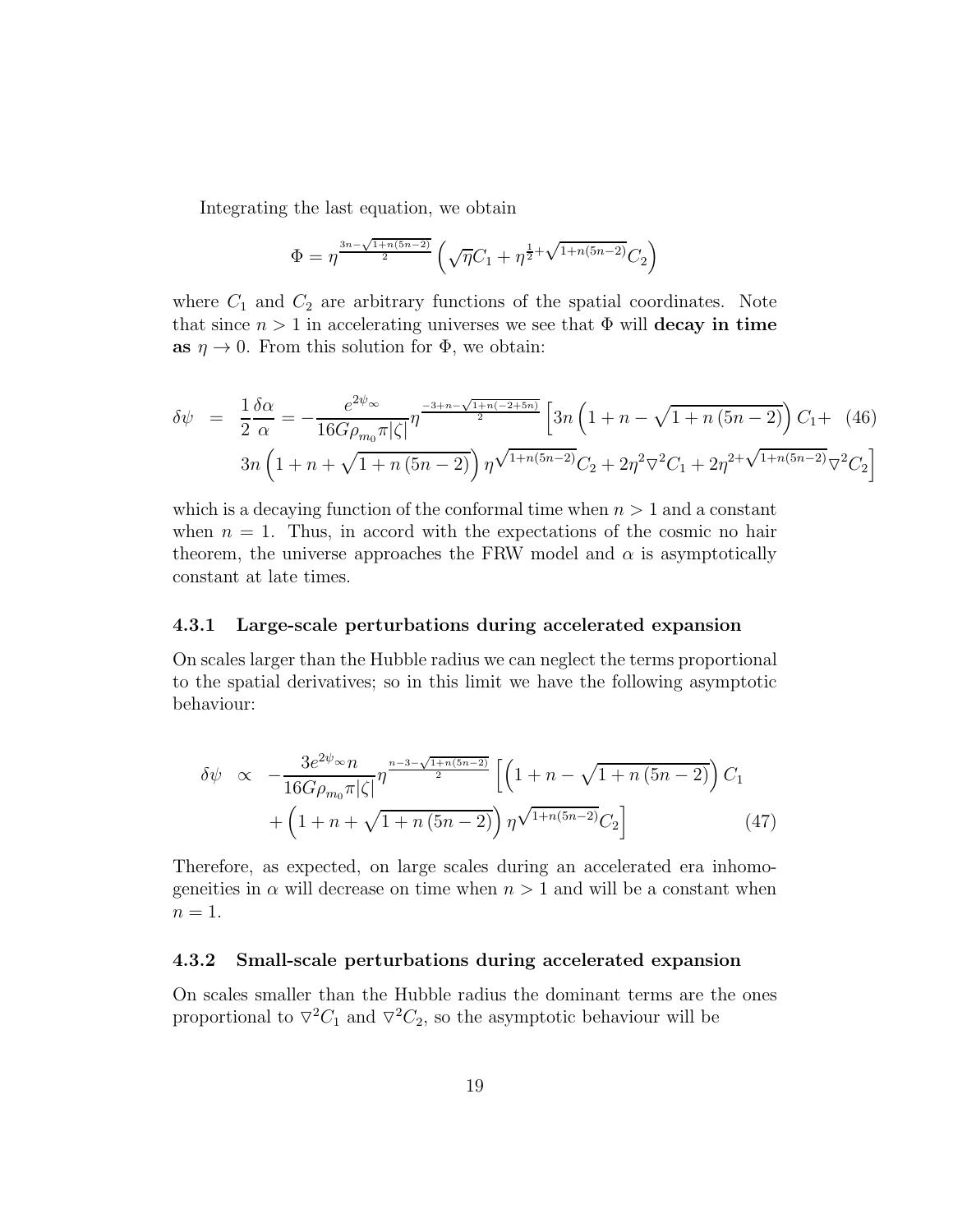$$
\delta\psi \propto -\frac{e^{2\psi_{\infty}}}{8G\rho_{m_0}\pi|\zeta|} \eta^{\frac{1+n-\sqrt{1+n(5n-2)}}{2}} \left[\nabla^2 C_1 + \eta^{\sqrt{1+n(5n-2)}} \nabla^2 C_2\right] \tag{48}
$$

This confirms that perturbations of  $\alpha$ , as  $\eta \to 0$ , will decrease on small scales when  $n > 1$  and will be constant when  $n = 1$ .

## 4.4 Summary of behaviour

In Table 1 we summarise the time evolution of small inhomogeneities in  $\alpha$ found under different conditions in this section.

| Universal equation of state                           | $\delta \alpha$<br>Time Evolution of the perturbations $\delta \psi$ |                     |
|-------------------------------------------------------|----------------------------------------------------------------------|---------------------|
|                                                       | Large scales                                                         | <i>Small</i> scales |
| Radiation-dominated epoch                             | Decaying                                                             | Oscillatory         |
| $p = \frac{1}{3}\rho$ , $a \propto \eta$              |                                                                      |                     |
| Dust-dominated epoch                                  | Constant                                                             | Growing             |
| $p = 0, \qquad a \propto \eta^2$                      |                                                                      |                     |
| Accelerated expn $a \propto \eta^{-n}, n \geq 1$      |                                                                      |                     |
| $\Lambda$ -dominated                                  | Constant                                                             | Constant            |
| $p=-\rho, \qquad a \propto \eta^{-1}$                 |                                                                      |                     |
| Power-law acceleration, $n > 1$                       | Decaying                                                             | Decaying            |
| $p = w\rho, \qquad w < 0, \qquad a \propto \eta^{-n}$ |                                                                      |                     |

Table 1: Time evolution of small inhomogeneities in  $\alpha$ .

## 5 The Non-Linear Regime

In order to study the evolution of inhomogeneities in  $\alpha$  beyond the domain of linear perturbation theory we need to use a different model. The simplest approach is to confine attention to spherically symmetric inhomogeneities. This will be done by comparing the solution of the BSBM theory for  $\alpha$  in a closed ( $\kappa = 1$ ) universe, with the solution for  $\alpha$  in a flat ( $\kappa = 0$ ) universe. We are assuming a Birkhoff property for the BSBM theory so that we can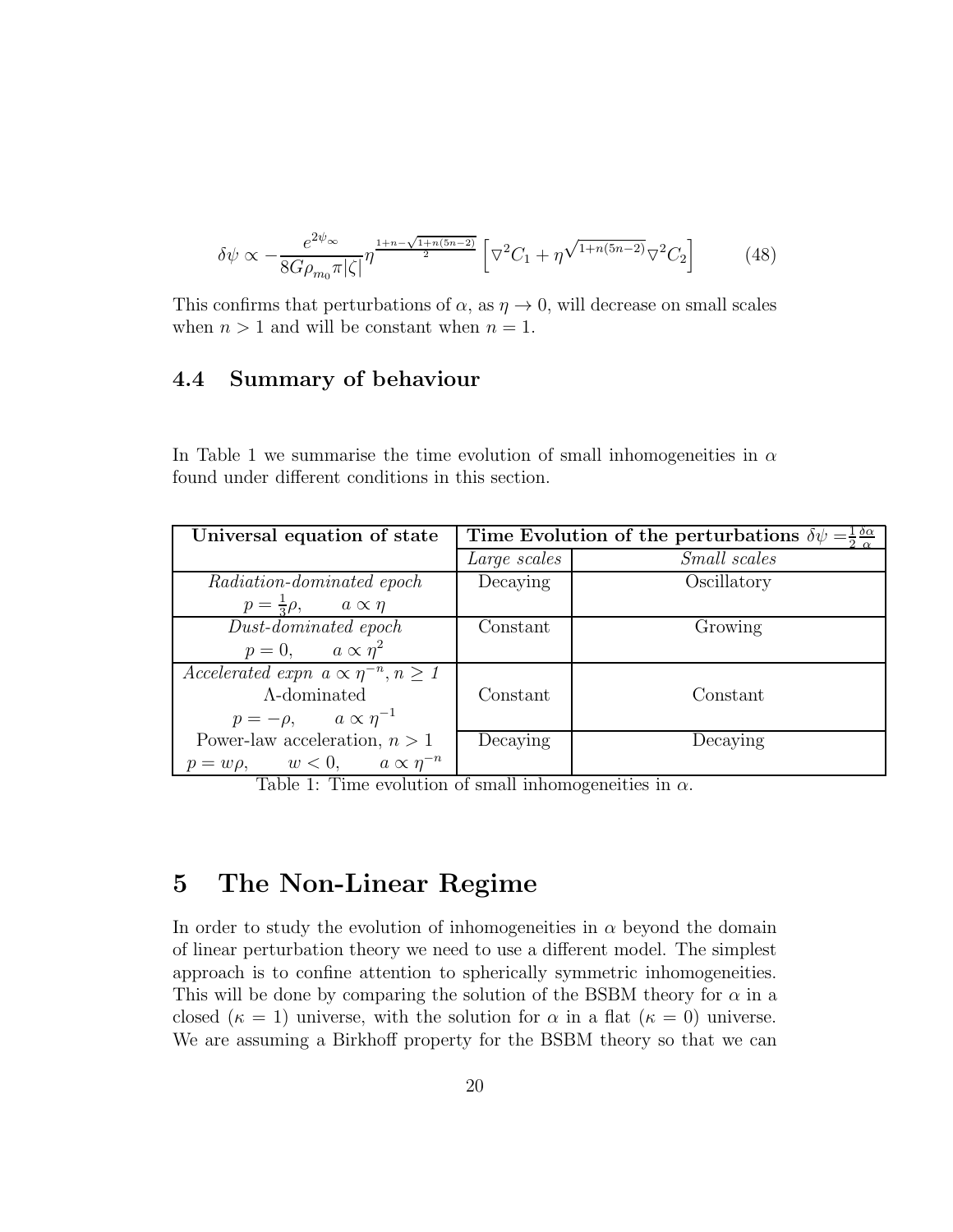

<span id="page-20-0"></span>Figure 1: The evolution of  $\alpha(\eta)$  and  $\alpha(\eta)$  for radiation-dominated universes with  $\kappa = 0$  (dashed) and  $\kappa = 1$  (solid).



<span id="page-20-1"></span>Figure 2: The evolution of  $\frac{\delta \alpha}{\alpha} / \frac{\delta \rho_r}{\rho_r}$  $\frac{\rho_{P_T}}{\rho_r}$  vs  $\eta$  in radiation-dominated universes.

treat the perturbation as an independent closed universe. This is a standard technique in general relativity which was first used by Lemaître [\[33\]](#page-27-14).

We define the alpha 'over-density perturbation' (which is not necessarily small) by

$$
\frac{\delta\alpha}{\alpha} \equiv \frac{\alpha_{\kappa=1} - \alpha_{\kappa=0}}{\alpha_{\kappa=0}}
$$

where  $\alpha_{\kappa}$  is the solution of equation [\(16\)](#page-9-0) for a universe with curvature  $\kappa$ .

## 5.1 Radiation-dominated Era

The scale factor for a radiation-dominated closed ( $\kappa = 1$ ) FRW universe is given by  $a = \sin(\eta)$ ; for a flat  $(\kappa = 0)$  FRW universe the normalised scale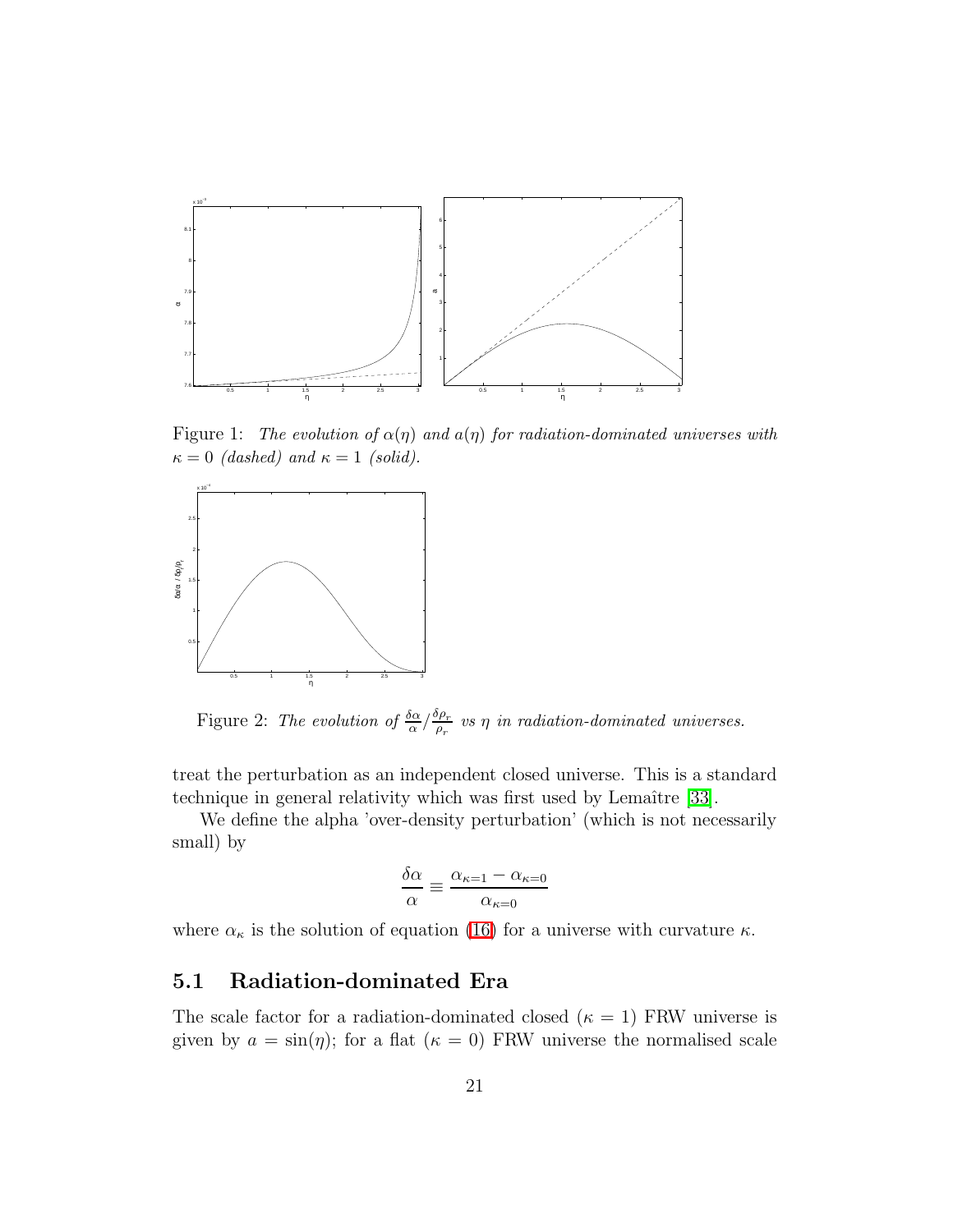

<span id="page-21-0"></span>Figure 3: The evolution of  $\alpha(\eta)$  and  $\alpha(\eta)$  for dust-dominated universes with  $\kappa = 0$ (dashed) and  $\kappa = 1$  (solid).

factor is given by  $a = \eta$ .

The evolution of  $\alpha$  can be seen in Figure [1](#page-20-0) along with the evolution of a for  $\kappa = 1, 0$ . As expected, we can see there is no difference in the evolution of  $\alpha$ at early times and  $\alpha \propto \eta$  as it was found in [\[10\]](#page-26-2). When the difference between the scale factors of the two universes becomes significant, the behaviour of  $\alpha_{\kappa=1}$  begins to deviate from that of  $\alpha_{\kappa=0}$ . We see that  $\alpha_{\kappa=1}$  clearly grows faster than  $\alpha_{\kappa=0}$ . The difference in the growth rates become very significant near the expansion maximum of the bound region  $(\eta \approx \pi)$ . However, after this time our assumption that the background is not affected by changes of  $\psi$ in the cosmological equations that describe the background universe breaks down, since the kinetic energy of the scalar field will diverge and can no longer be neglected in the Friedmann equation. We expect the behaviour near the final singularity to be similar to the kinetic-dominated evolution near the initial singularity discussed in ref. [\[7\]](#page-25-6).

From Figure [2](#page-20-1) we see that the variations in  $\alpha$  will become increasingly important as  $\eta$  approaches the second singularity. Notice that although there is a considerable growth in the perturbations in  $\alpha$ , when we compare them with the perturbations in the radiation, they are not as significant as can be observed from the evolution of the ratio  $\frac{\delta \alpha}{\alpha} / \frac{\delta \rho_r}{\rho_r}$  $\frac{\partial \rho_r}{\partial \rho_r}$  versus  $\eta$  in Figure [2.](#page-20-1)

### 5.2 Dust-dominated Era

During the dust-dominated phase of a closed universe ( $\kappa = 1$ ) the normalised scale factor is given by  $a = 2(1 - \cos(\eta))$ , while for a flat universe  $(\kappa = 0)$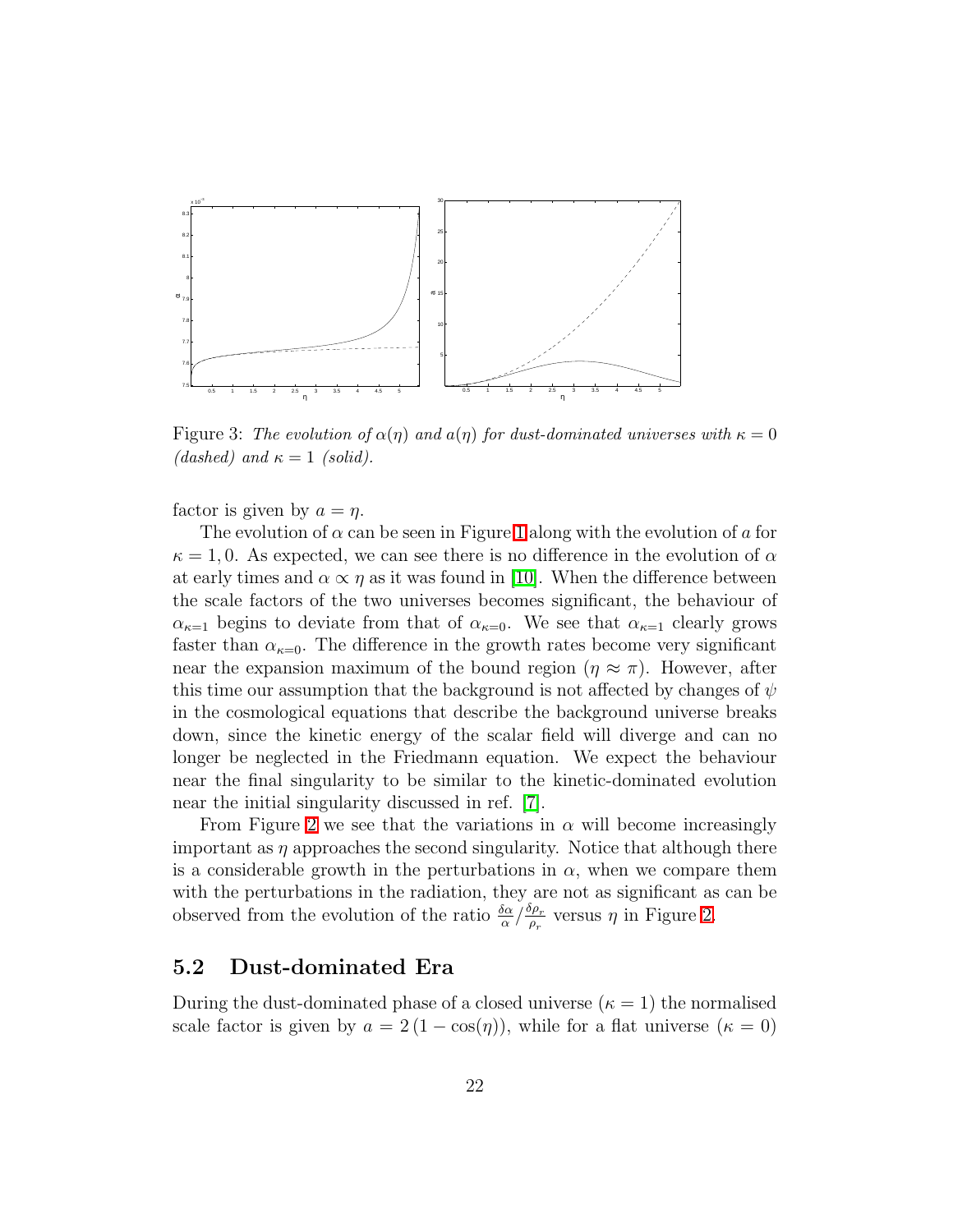

<span id="page-22-0"></span>Figure 4: The evolution of  $\log \frac{\delta \alpha}{\alpha}$  (solid) and  $\log \frac{\delta \rho_m}{\rho_m}$  (dashed) vs  $\log(\eta)$  for a dust-dominated universe. The dotted lines correspond to evolution in the linear perturbation solution.

the normalised scale factor is given by  $a = \eta^2$ . Integrating equation [\(16\)](#page-9-0) for both cases we obtain the evolution of  $\alpha$  for both cases.

The evolution of  $\alpha(\eta)$  can be seen in Figure [3](#page-21-0) along with the evolution of  $a(\eta)$  for  $\kappa = 1, 0$ . As in the radiation case, we can see there is little difference in the evolution of  $\alpha$  at early times, since the scale factor for the closed model evolves very similarly to the flat one for  $\eta \ll 1$  and  $\alpha \propto \ln(\eta)$ . The differences between  $\alpha_{\kappa=1}$  and  $\alpha_{\kappa=0}$  cases start to appear when  $\eta \approx$ 1, when the nonlinear regime commences. These differences become more accentuated near the second singularity, but once again this is the region where our approximations break down.

Notice that although there is a considerable growth in the perturbations in  $\alpha$ , when we compare them with the perturbations in the cold dark matter, they are not as significant as can be observed from the evolution of  $\log(\frac{\delta \alpha}{\alpha})$ and  $\log(\frac{\delta \rho_m}{\rho_m})$  vs.  $\log(\eta)$  in Figure [4.](#page-22-0) In this case perturbations in  $\alpha$  are even less significant than in the radiation case. We note that the fact that the linear regime is a very good approximation at early times, since as can be seen from Figure [4,](#page-22-0)  $\frac{\delta \alpha}{\alpha}$  tracks  $\frac{\delta \rho_m}{\rho_m} \propto t^{2/3}$  at early times. From the detail of Figure [4](#page-22-0) we see that variations in the cold dark matter will start to occur before than variations in  $\alpha$ , and  $\frac{\delta \rho_m}{\rho_m}$  is at least three orders of magnitude bigger than  $\frac{\delta \alpha}{\alpha}$ .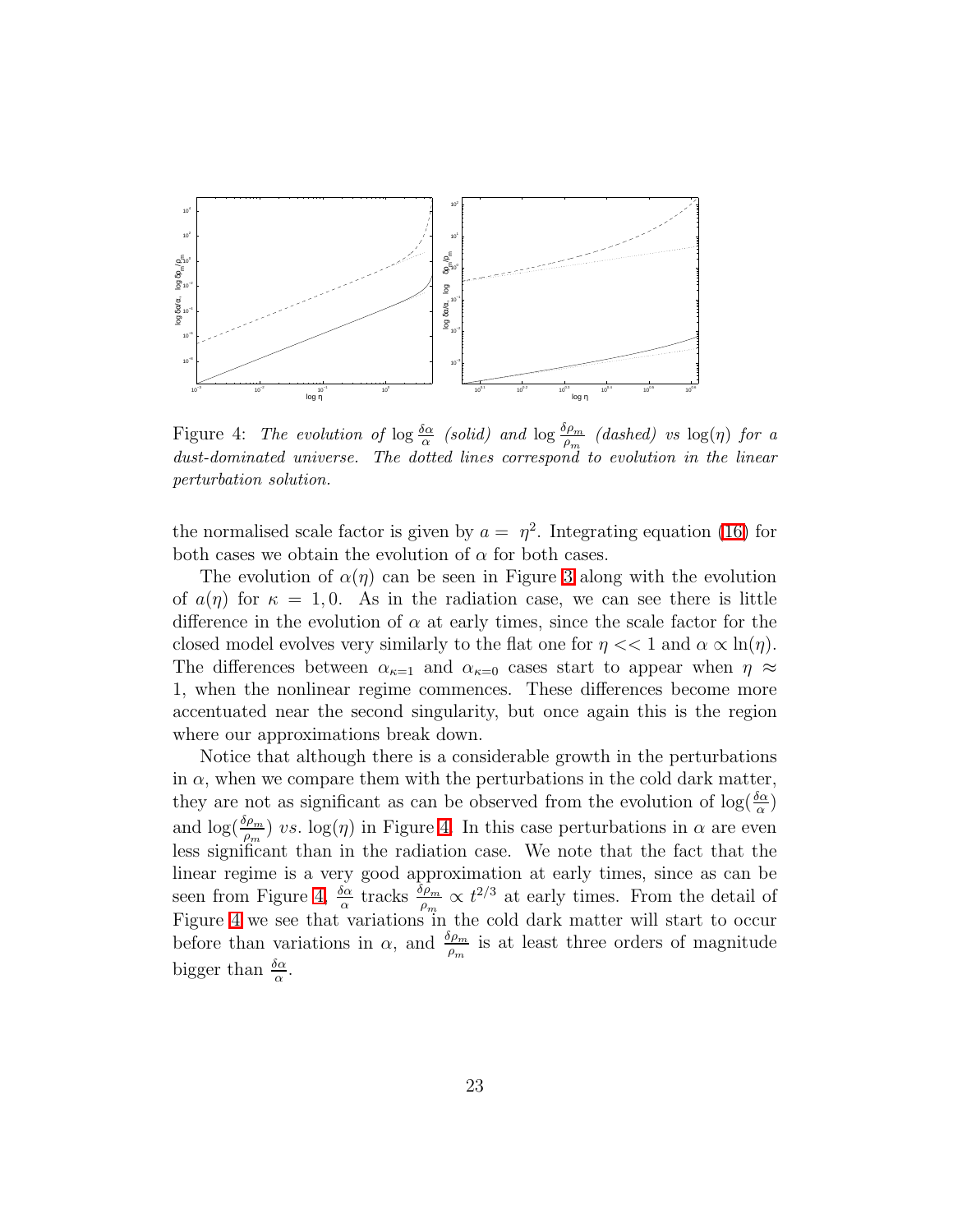## 6 Conclusions

By applying the gauge-invariant formalism of ref. [\[38\]](#page-27-12) to the simple BSBM theory of varying  $\alpha$  we have determined the evolution of small inhomogenetics in  $\delta \alpha / \alpha$  in the presence of small adiabatic density inhomogeneities. To leading order, the evolution of the perturbations to the expansion dynamics and the matter and radiation content of the universe behave as in cosmological models with constant  $\alpha$  and we can to determine the behaviour of small inhomogeneities in  $\delta \alpha / \alpha$  in the gravitational fields created by the density and metric perturbations (see also refs. [\[9\]](#page-26-1) and [\[10\]](#page-26-2)).

In a flat radiation-dominated universe we find that inhomogeneous perturbations in  $\alpha$  will decrease on large scales while on scales smaller than the Hubble radius they will undergo bounded oscillations. In reality, we expect dissipation of the adiabatic fluctuations to occur by Silk damping and smallscale fluctuations in  $\alpha$  will also undergo decay as their driving terms damp out. However, while the exact solution for the evolution of  $\alpha$  is a linear sum of a constant and a slow power-law growth the power-law evolution does not become dominant by the end of the radiation era in universes like our own with entropy per baryon  $O(10^9)$ .

In a flat dust-dominated universe small inhomogeneities in  $\alpha$  will become constant on large scales at late times while on small scales they will increase as  $t^{2/3}$ . In reality, the small-scale evolution will be made more complicated by the breakdown of the assumptions underlying the perturbation analysis and the development of local deviations from the FRW behaviour.

In an accelerated phase of our universe, as is the case for an early inflationary epoch, or during a  $\Lambda$ - or quintessence-dominated late phase of evolution, we show that inhomogeneous perturbations in  $\alpha$  will decrease on all scales. This result complements the earlier discovery [\[6\]](#page-25-5), [\[7\]](#page-25-6), that  $\alpha$  tends to a constant with exponential rapidity in Friedmann universes that become dominated by a cosmological vacuum stress. Any pre-existing inhomogeneities will be frozen in but their scale will be exponentially increased by the de Sitter expansion.

These perturbative results are quite good approximations when we consider large scales, but are expected to break down when extended to small scales, where non-linear effects come into play and local deviations from isotropy and homogeneity of the matter content are significant. We note that the background solutions for  $\psi$ , about which we have linearised the perturbations of the Einstein equations, are solutions which describe the time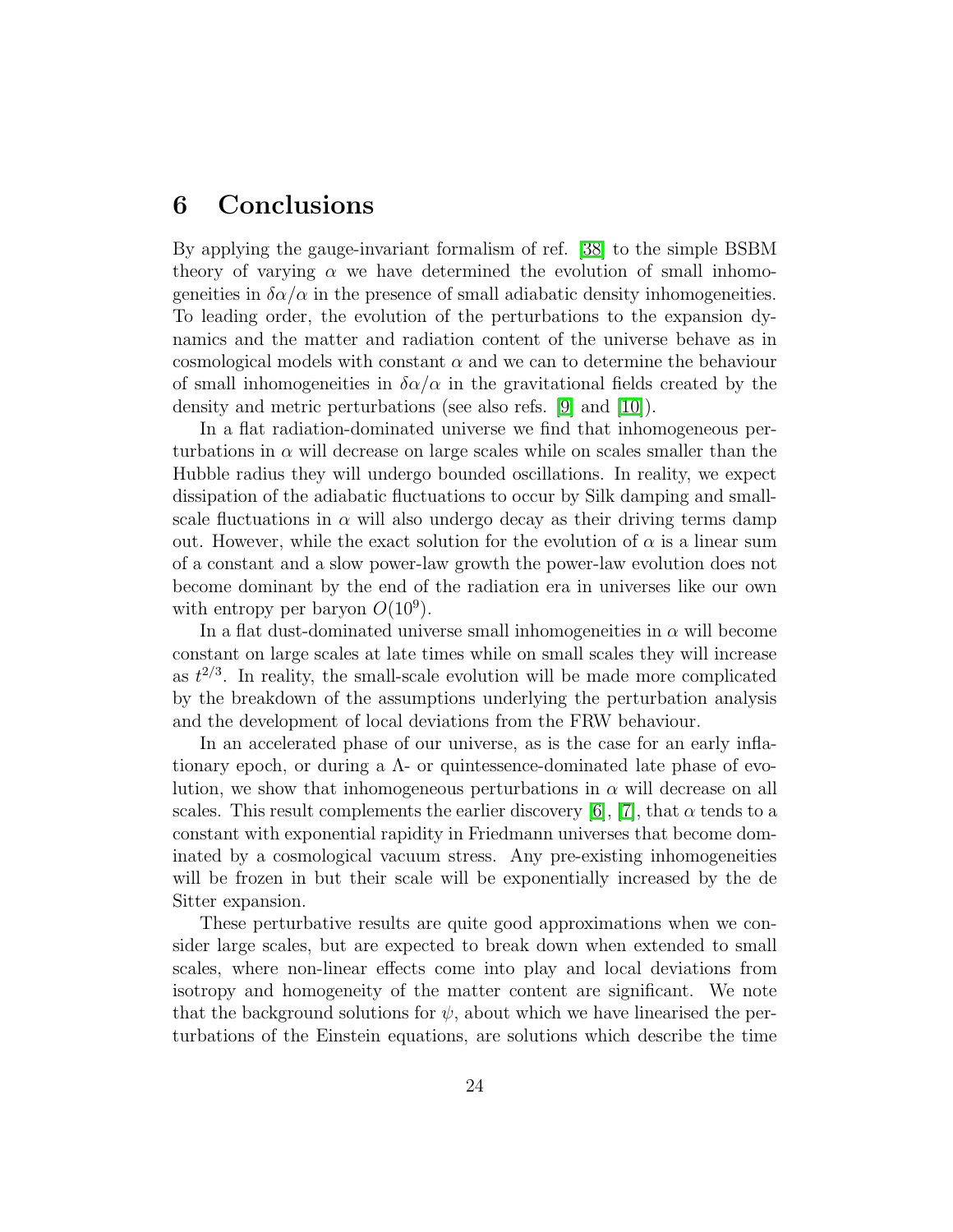evolution of  $\psi$  on a 'standard' FRW background. Our neglect of the backreaction of the  $\psi$  perturbations on the background expansion dynamics is a good approximation up to logarithmic corrections.

When we examined the non-linear evolution of spherical inhomogeneities by means of a comparative numerical study of flat and closed Friedmann models we found that perturbations in  $\alpha$  remain almost negligible with respect to perturbations in the fluid that dominates the energy density of the universe at the same epoch. Comparing the flat with the closed solution for  $\alpha$ , we concluded that in both the cases of a radiation or dust-dominated epoch,  $\alpha$  will 'feel' the change of behaviour in the scale factor, and the perturbations  $\frac{\delta \alpha}{\alpha}$  will grow in time. The early-time behaviour of the non-linear solutions confirms the linear behaviour found in section 4. In particular  $\frac{\delta \alpha}{\alpha}$ changes in proportion to  $\frac{\delta \rho}{\rho}$  at early times.

We have provided a detailed analysis of the behaviour of inhomogeneous perturbations in  $\alpha$  and its time variation on large scales under the assumption that the defining constant of the BSBM theory,  $\zeta$ , is constant and negative in sign. In reality this assumption will break down on small scales. The negativity of the effective value of  $\zeta$  requires that the cold dark matter is dominated by the magnetic rather than the electric field energy (see also the discussion of ref [\[6\]](#page-25-5) and by Bekenstein [\[40\]](#page-27-15)). However, on sufficiently small scales the dark matter will become dominated by baryons and the sign of the effective  $\zeta$  will have to change sign. Overall, there will also be a gradient in the value of  $|\zeta|$  reflecting the scale dependence of the relative contribution of dark matter to the total density of the universe. We have not included these effects in the present analysis. They would need to be included in any detailed analysis of the small-scale behaviour of inhomogeneities in  $\alpha$ . This is an important challenge for future work because it would enable the quasar data on varying  $\alpha$  to be compared directly with the limits from the Oklo natural reactor [\[34,](#page-27-8) [32\]](#page-27-7) and Rhenium-Osmium abundances in meteorites [\[36,](#page-27-10) [37\]](#page-27-11). At present the relation between the cosmological and geonuclear evidences is unclear because the latter are derived from physical processes occurring within the cosmologically non-evolving solar system environment.

Variations in  $\alpha$  also affect the cosmic microwave background radiation spectrum and anisotropy in different ways, but the effects must be disentangled from allowed changes in other cosmological parameters that can contribute similar effects. These changes in the microwave background with  $\alpha$ left as a free constant parameter were analysed in [\[41\]](#page-27-16) using the new WMAP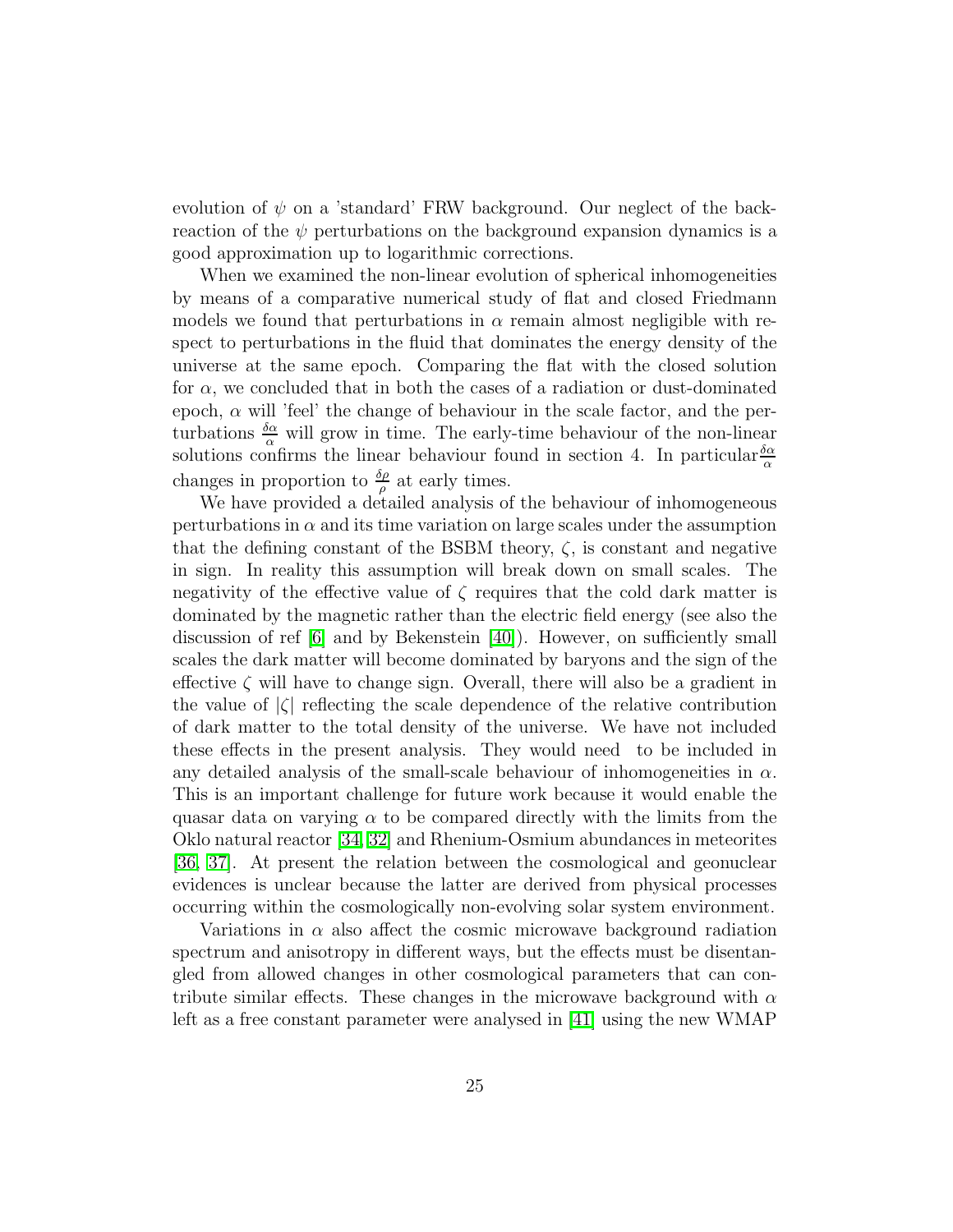data. They are far less sensitive that the many-multiplet analyses of quasars at  $z = 0.5-3$  [\[1,](#page-25-0) [2,](#page-25-1) [3,](#page-25-2) [4\]](#page-25-3), although they derive from higher redshifts,  $z < 1100$ . These studies can accommodate constant and varying  $\alpha$  but up to a level that would be too large to be consistent with the quasar data and the slow time-evolution of the theory with time-varying  $\alpha$  described in this paper.

Acknowledgements DFM would like to thank P. Ferreira, K. Moodley and C. Skordis for hospitality at the Oxford University Physics Department during the time when part of this article was written and for discussions. DFM was partially supported by Fundação para a Ciência e a Tecnologia, through the research grant  $BD/15981/98$  and by Fundação Calouste Gulbênkian, through the research grant Proc. 50096. We would like to thank J. Magueijo, M. Murphy, H. Sandvik, and J. Webb for discussions.

## <span id="page-25-0"></span>References

- <span id="page-25-1"></span>[1] M. Murphy, J. Webb, V. Flambaum, V. Dzuba, C. Churchill, J. Prochaska, A. Wolfe, MNRAS, 327, 1208 (2001).
- [2] J.K. Webb, M.T. Murphy, V.V. Flambaum, V.A. Dzuba, J.D. Barrow, C.W. Churchill, J.X. Prochaska, A.M. Wolfe, Phys. Rev. Lett. 87, 091301 (2001).
- <span id="page-25-3"></span><span id="page-25-2"></span>[3] J.K. Webb, V.V. Flambaum, C.W. Churchill, M.J. Drinkwater J.D. Barrow, Phys. Rev. Lett. 82, 884 (1999).
- [4] M. T. Murphy, J. K. Webb, V. V. Flambaum, and S. J. Curran, arXiv [astro-ph/0210532](http://arxiv.org/abs/astro-ph/0210532)
- <span id="page-25-5"></span><span id="page-25-4"></span>[5] J.D. Barrow, The Constants of Nature: from alpha to omega, Jonathan Cape, London, (2002).
- [6] H. B. Sandvik, J. D. Barrow and J. Magueijo, Phys. Rev. Lett. 88, 031302 (2002).
- <span id="page-25-6"></span>[7] J. D. Barrow, H. B. Sandvik and J. Magueijo, Phys. Rev. D 65, 063504 (2002).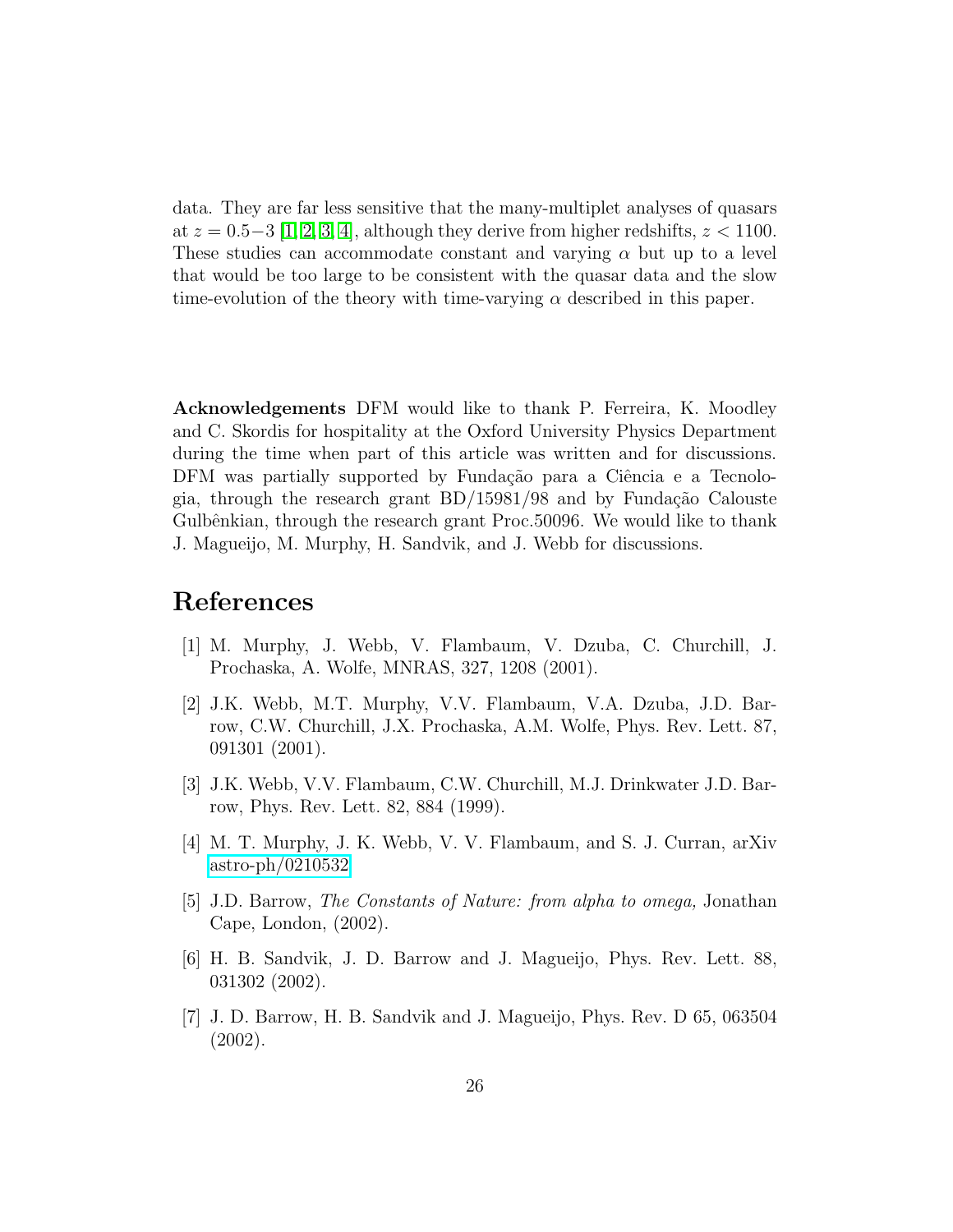- <span id="page-26-1"></span><span id="page-26-0"></span>[8] J. D. Barrow, H. B. Sandvik and J. Magueijo, Phys. Rev. D 65, 123501 (2002).
- [9] J. D. Barrow, J. Magueijo and H. B. Sandvik, Phys. Rev. D 66, 043515 (2002).
- <span id="page-26-3"></span><span id="page-26-2"></span>[10] J. D. Barrow and D. F. Mota, Class. Quant. Grav. 19 (2002) 6197  $\left[\ar{\text{Xiv:gr-qc}/0207012}\right]$ .
- <span id="page-26-4"></span>[11] J.D. Bekenstein, Phys. Rev. D 25, 1527 (1982).
- <span id="page-26-5"></span>[12] J. Magueijo, J. D. Barrow and H. B. Sandvik, Phys. Lett. B 549 (2002) 284.
- <span id="page-26-6"></span>[13] G. Dvali and M. Zaldarriaga, Phys. Rev. Lett. 88 091303 (2002).
- <span id="page-26-7"></span>[14] K. Olive and M. Pospelov, Phys. Rev. D 65 085044 (2002).
- <span id="page-26-8"></span>[15] T. Damour and A. Polyakov, Nucl. Phys. B 423, 532 (1994)
- <span id="page-26-9"></span>[16] J. Moffat, Int. J. Mod. Phys. D 2, 351 (1993).
- <span id="page-26-10"></span>[17] A. Albrecht and J. Magueijo, Phys. Rev. D 59, 043516 (1999).
- <span id="page-26-11"></span>[18] J.D. Barrow, Phys. Rev. D 59, 043515 (1999).
- <span id="page-26-12"></span>[19] J. Moffat, [astro-ph/0109350.](http://arxiv.org/abs/astro-ph/0109350)
- <span id="page-26-13"></span>[20] J.D. Barrow, [gr-qc/0211074.](http://arxiv.org/abs/gr-qc/0211074)
- <span id="page-26-14"></span>[21] W. Marciano, Phys. Rev. Lett. 52, 489 (1984).
- <span id="page-26-15"></span>[22] J.D. Barrow, Phys. Rev. D 35, 1805 (1987).
- <span id="page-26-16"></span>[23] M. Drinkwater, J.K. Webb, J.D. Barrow, and V.V. Flambaum, Mon. Not. Roy. astron. Soc. 295, 457 (1998).
- <span id="page-26-17"></span>[24] T. Banks, M. Dine, M.R. Douglas, Phys. Rev. Lett. 88, 131301 (2002).
- [25] P. Langacker, G. Segre and M. Strassler, Phys. Lett. B 528, 121-128 (2002).
- <span id="page-26-18"></span>[26] X. Calmet and H. Fritzsch, [hep-ph/0112110.](http://arxiv.org/abs/hep-ph/0112110)